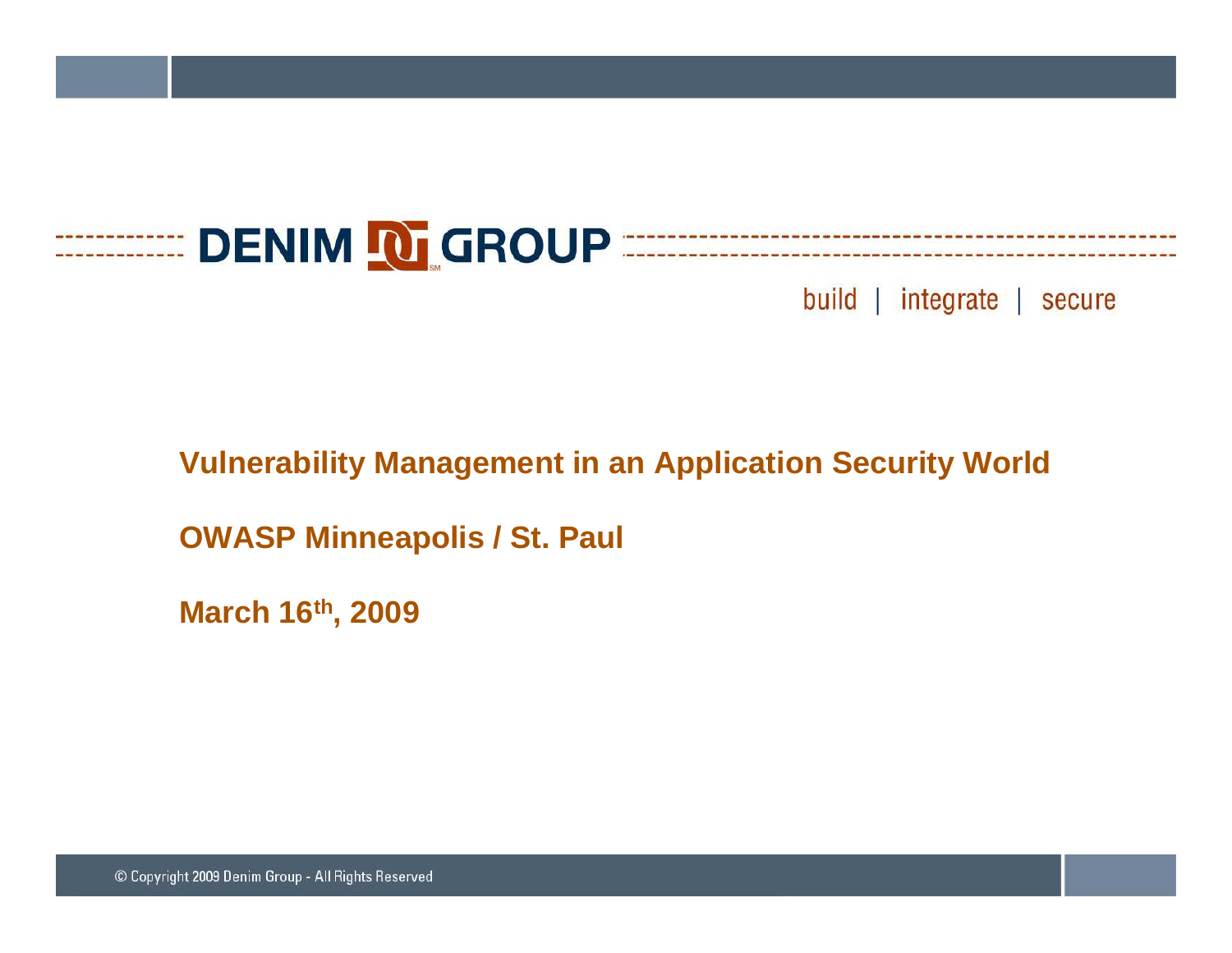### **Agenda**

- $\bullet$ **Background**
- $\bullet$ A Little Bit of Theatre
- $\bullet$ You Found Vulnerabilities – Now What?
- $\bullet$ Vulnerability Management – The Security Perspective
- $\bullet$ Defect Management – The Development Perspective
- $\bullet$ Making it Work
- $\bullet$ Case Studies
- •**Questions**

 $------ - -$  build | integrate | secure  $---$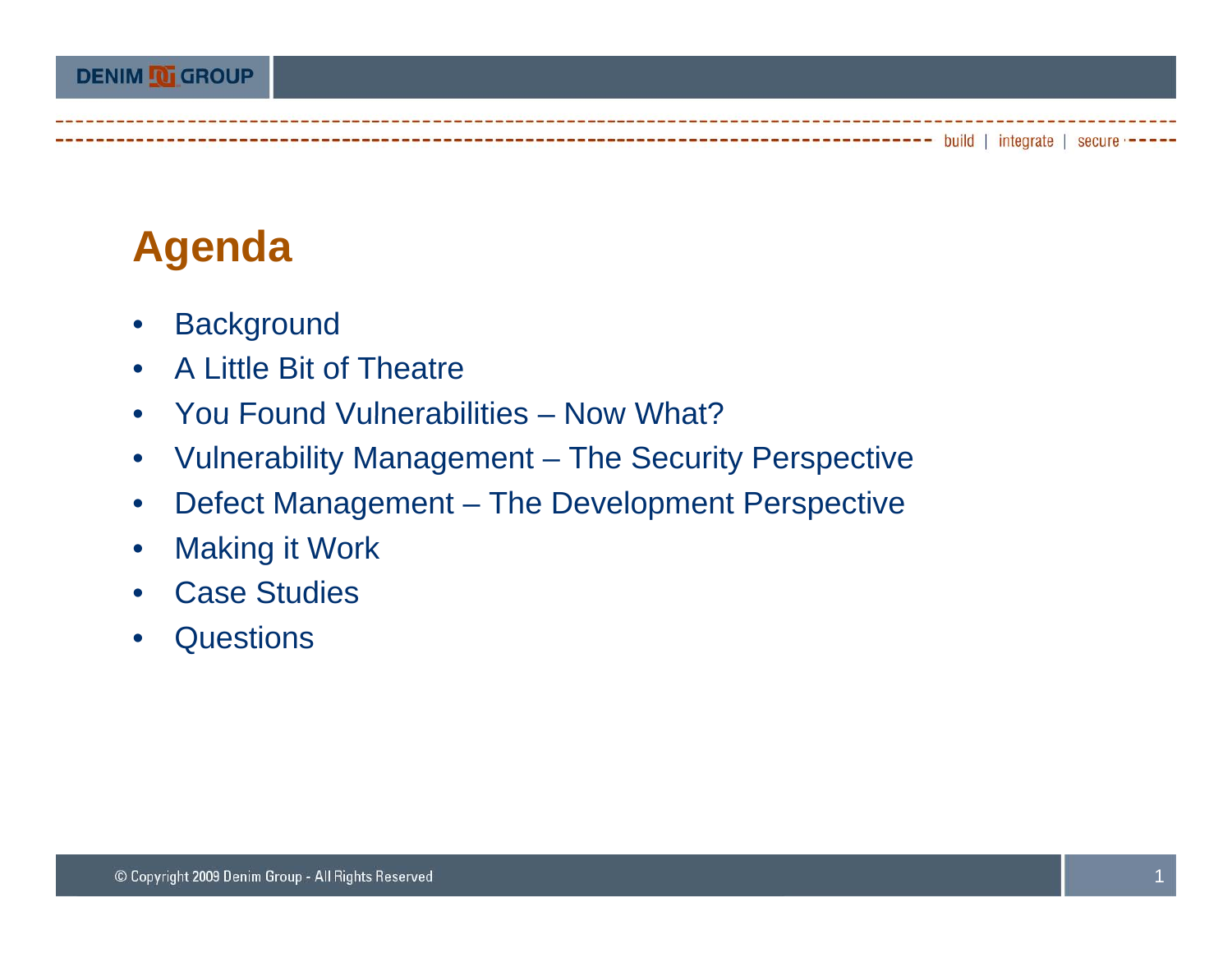### **Background**

- $\bullet$  Dan Cornell
	- *Principal at Denim Group www.denimgroup.com*
	- *Software Developer: MCSD Java 2 Certified Programmer MCSD,*

#### $\bullet$ Denim Group

- *Application Development*
	- Java and .NET
- *Application Security*
	- Assessments, penetration tests, code reviews, training, process consulting

-------------------- build | integrate | secure -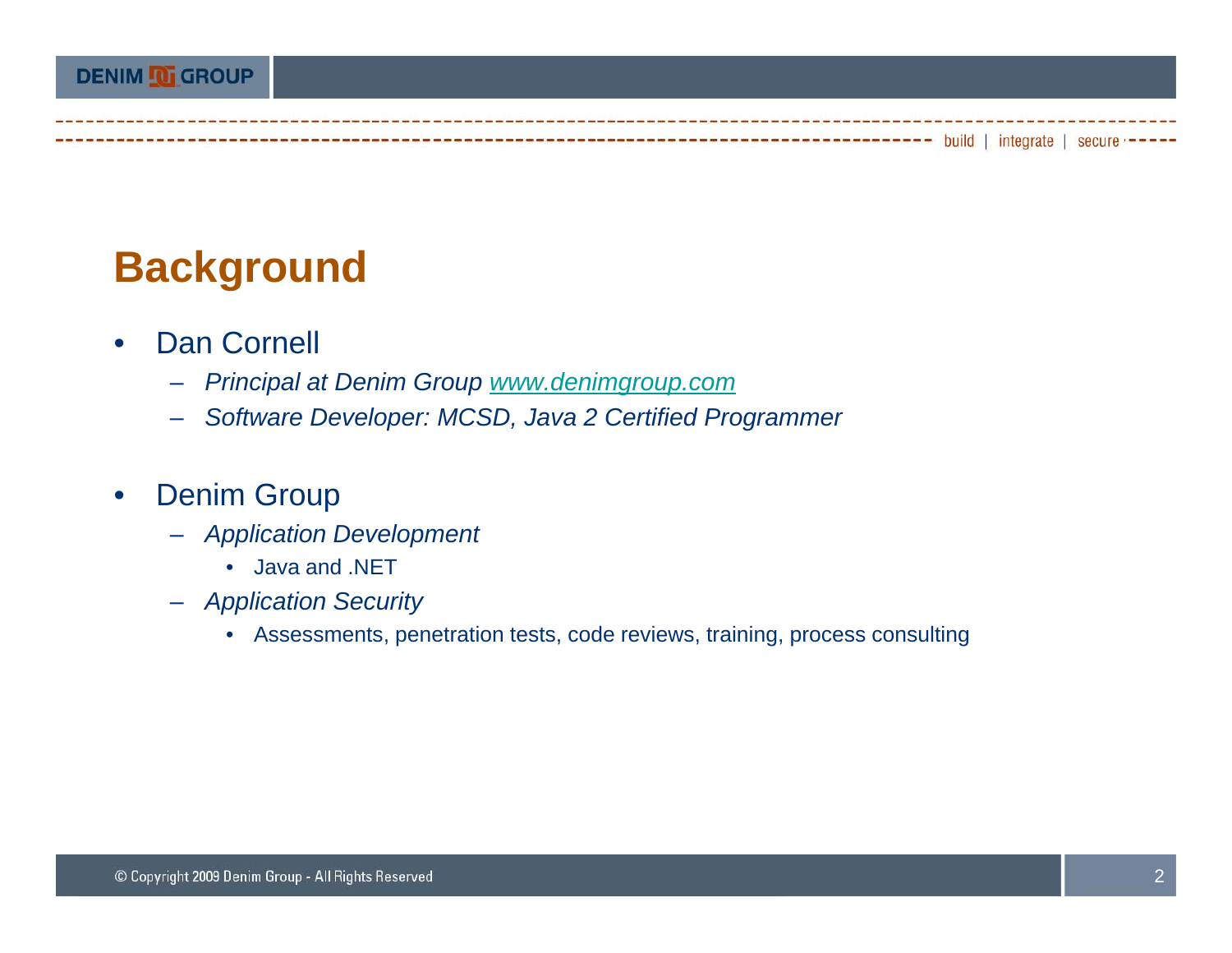### **A Little Bit of Theatre**

- $\bullet$ This is a one-act play entitled: "We Found Some Vulnerabilities"
- •Need a voluntee r

---------------------- build | integrate | secure --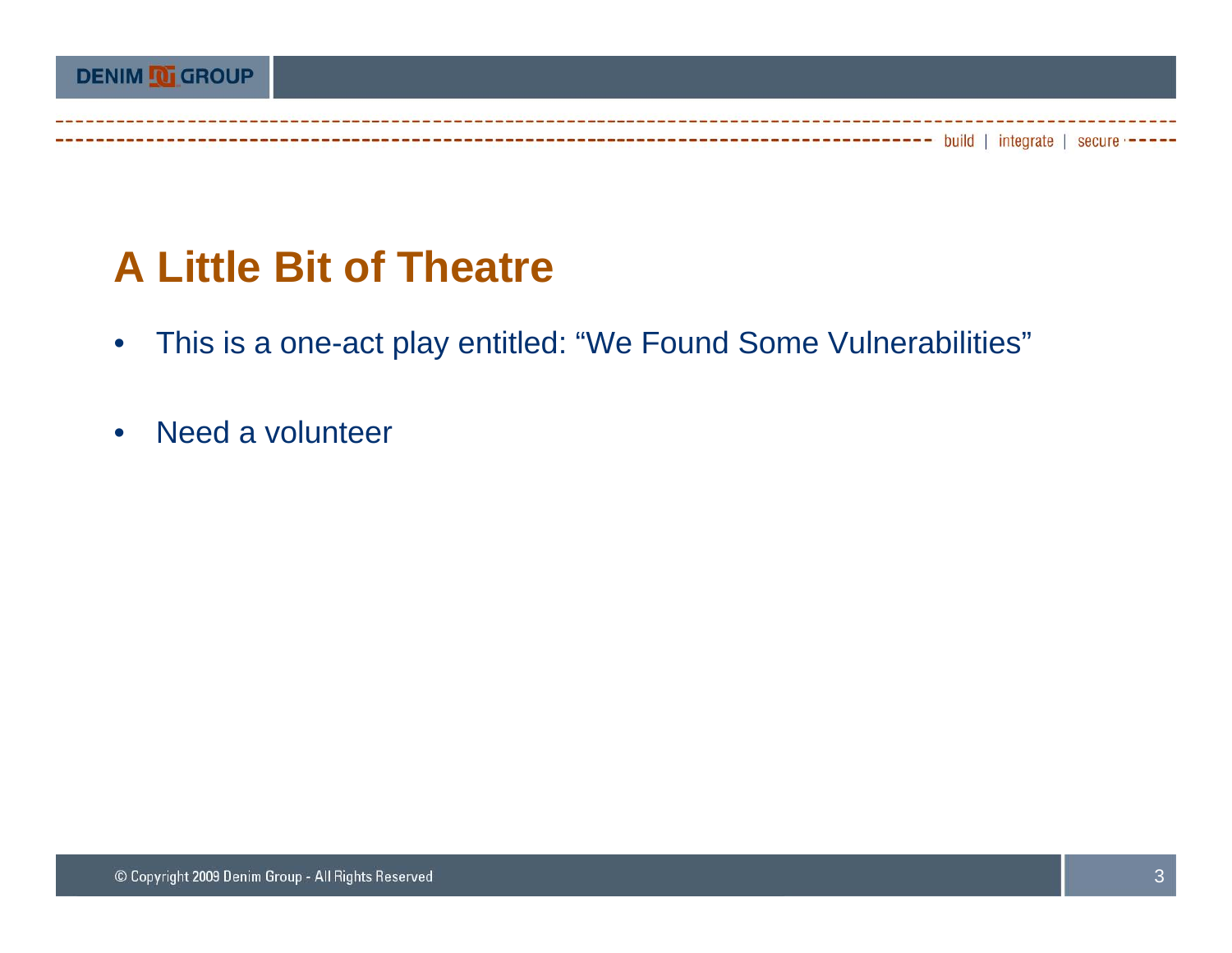## **Audience Composition?**

- $\bullet$ Software Developer
- •Infrastructure Security
- $\bullet$ Application Security
- •Project Manager
- $\bullet$ **Other**
- All of It

---- build | integrate | secure ---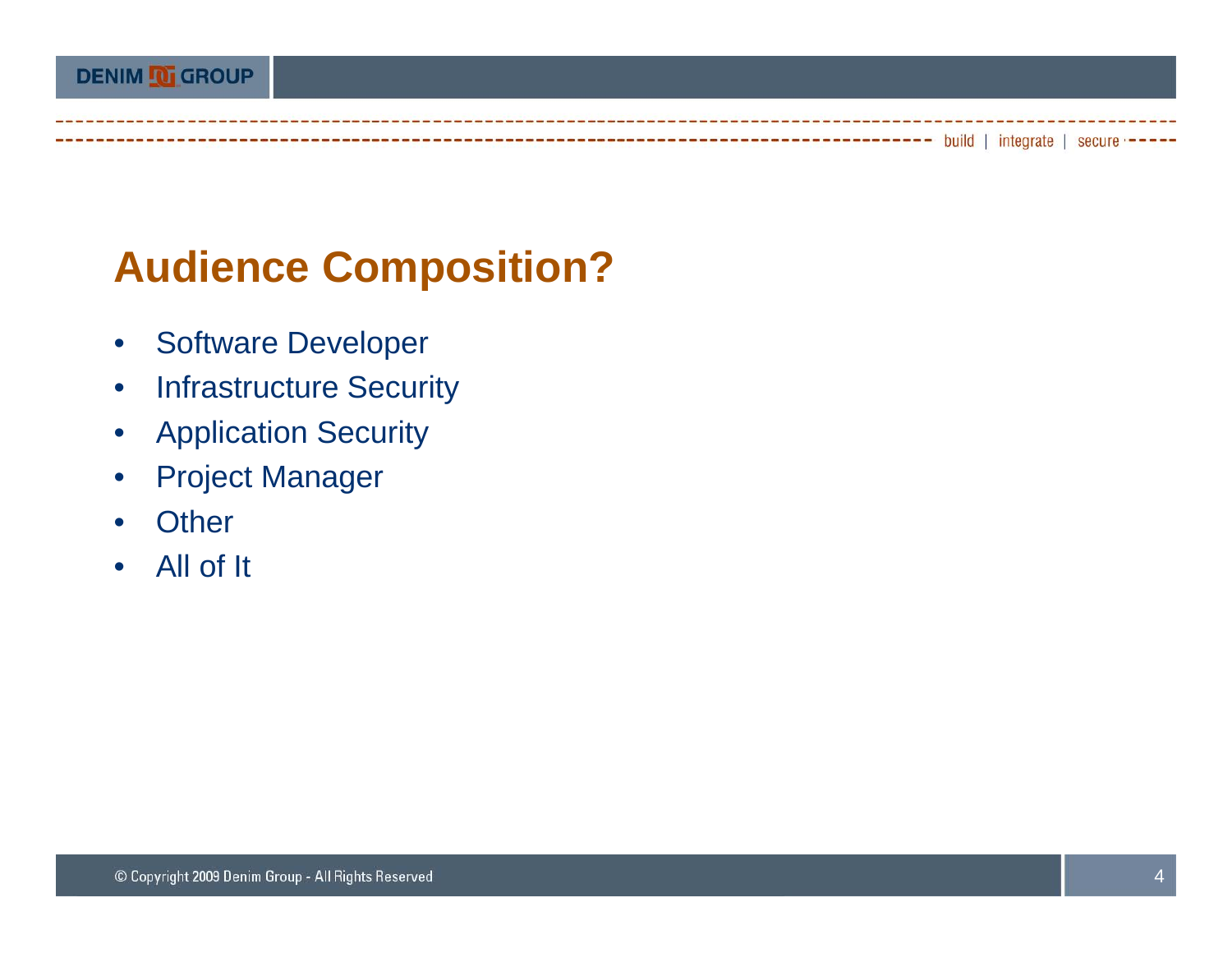#### **DENIM DI GROUP**

### **You Found Vulnerabilities – Now What?**

- • Security Industry is too focused on *finding* vulnerabilities
	- *Especially in application security this typically isn't hard*
- •• Finding vulnerabilities is of little value
- $\bullet$ *Fixing* vulnerabilities is actually valuable
- • Mark Curphey: Are You a Builder or a Breaker
	- *http://securitybuddha.com/2008/09/10/are-you-a-builder-or-a-breaker/*
- • Organization's goal is to understand their risk exposure and bring that in-line with their policies
- •Finding vulnerabilities is only the first step on that road

----- build | integrate | secure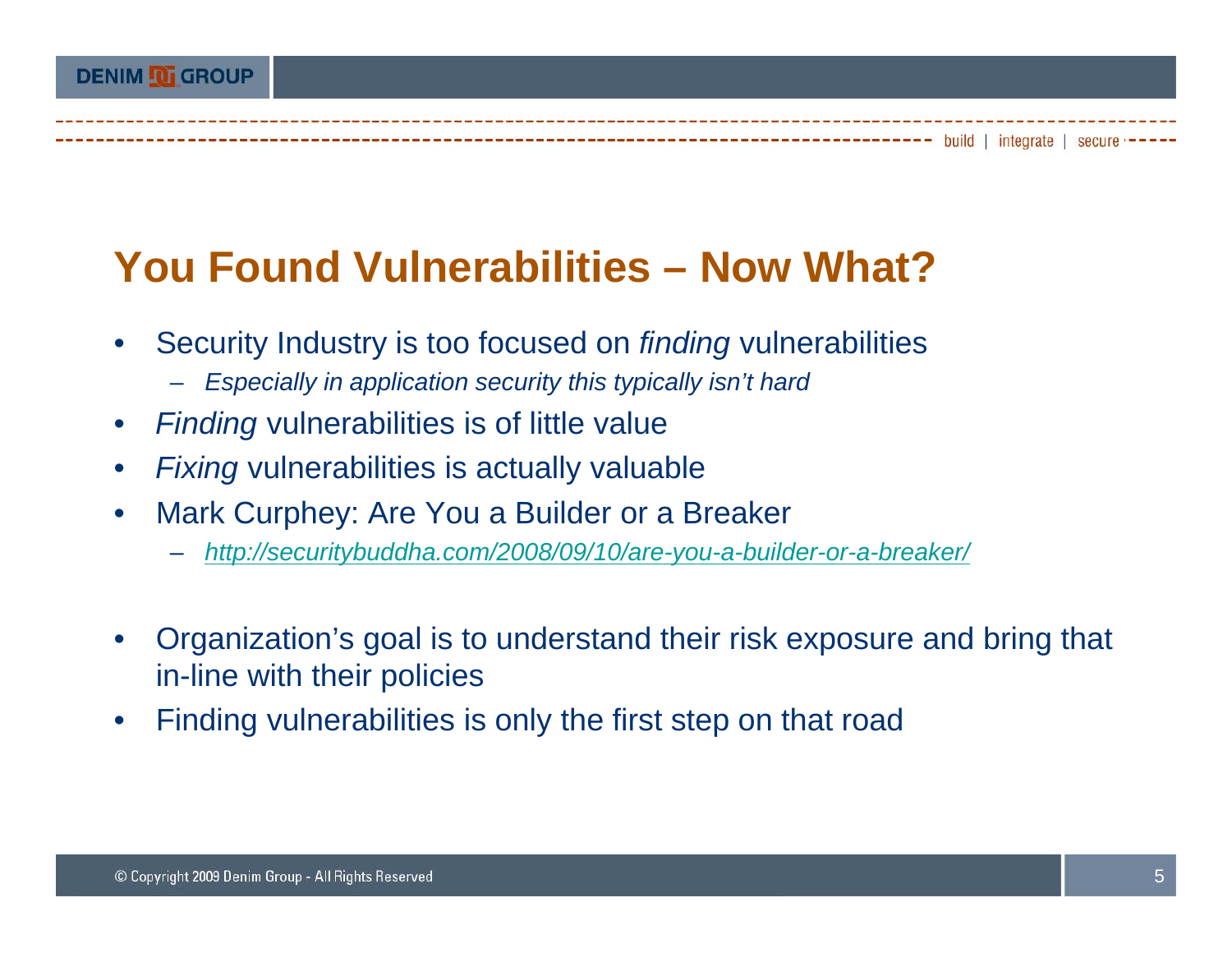### **Vulnerability Management – The Security Perspective**

- $\bullet$  Steps:
	- *Policy*
	- *Baseline*
	- *Prioritize*
	- *Shield*
	- *Mitigate*
	- *Maintain*
- $\bullet$ For more information see: http://www.gartner.com/DisplayDocument?doc\_cd=127481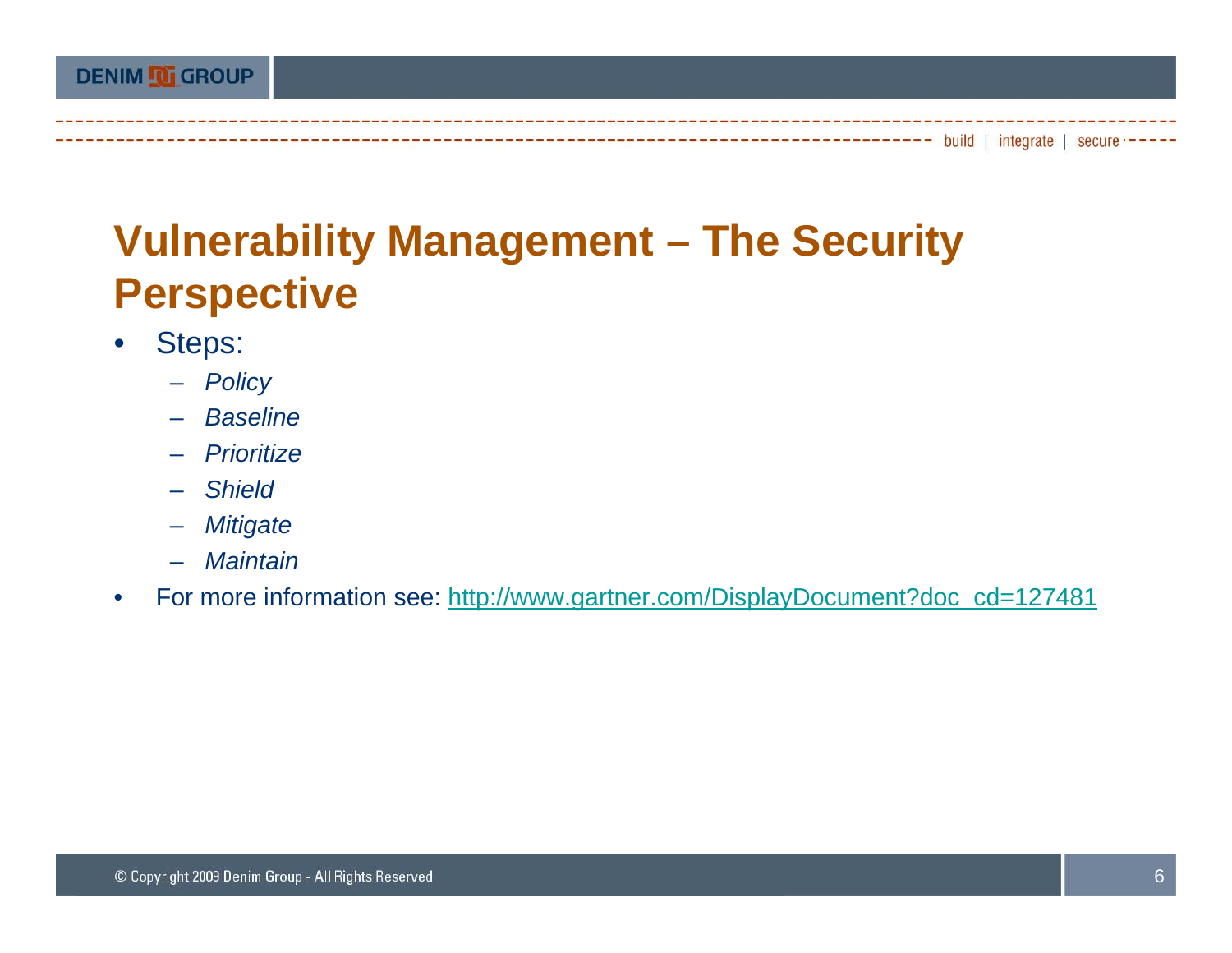### **So How Are We Doing?**

- $\bullet$ **Policy** 
	- *Does your organization have policies for Application Security?*
	- Or is your policy "Use SSL and do the OWASP Top 10"?
- $\bullet$  Baseline
	- –*What are your organization's testing strategies?*
	- Hopefully not "Run scanner XYZ the day before an application goes into production"
	- *Also – do you actually know how many applications you have in production?*
- $\bullet$ **Prioritize** 
	- *How do you determine the business risk? you*
	- *Critical, High, Medium, Low often does not account for enough context*
	- *To defend everything is to defend nothing*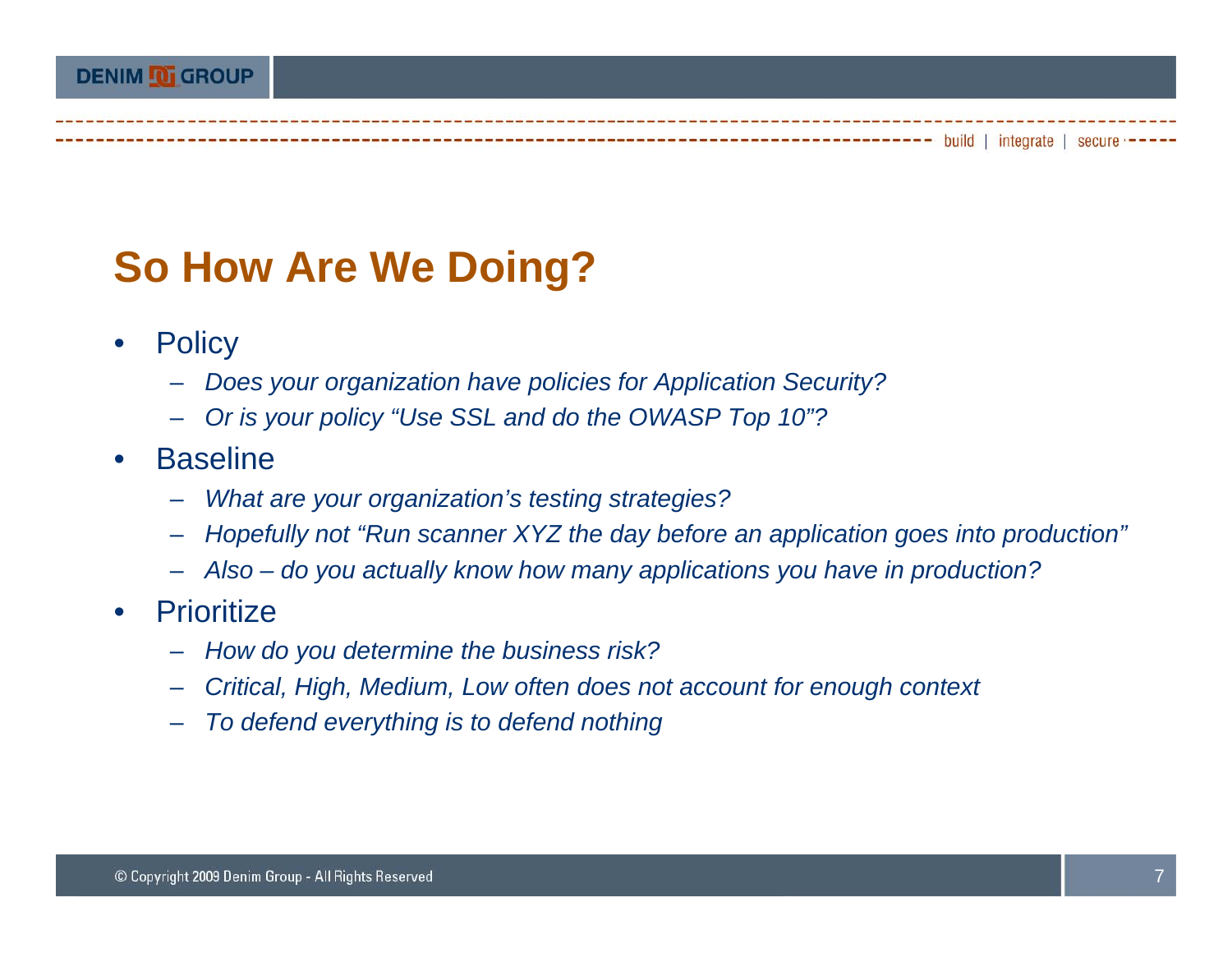### **So How Are We Doing? (continued)**

- $\bullet$  Shield
	- *Have you deployed technologies to help protect you in the interim?*
	- *WAFs IDS/IPF WAFs,*
- $\bullet$ **Mitigate** 
	- *Do your developers know what the actual problems are?*
	- *Do your developers know how to fix them? how fix*
	- *When are these vulnerabilities going to be addressed and when do they go into production?*
	- *Did the application development team* actually *fix the vulnerabilities when they said they did ?*
- •**Maintain** 
	- *Web applications are dynamic – what is the ongoing testing strategy?*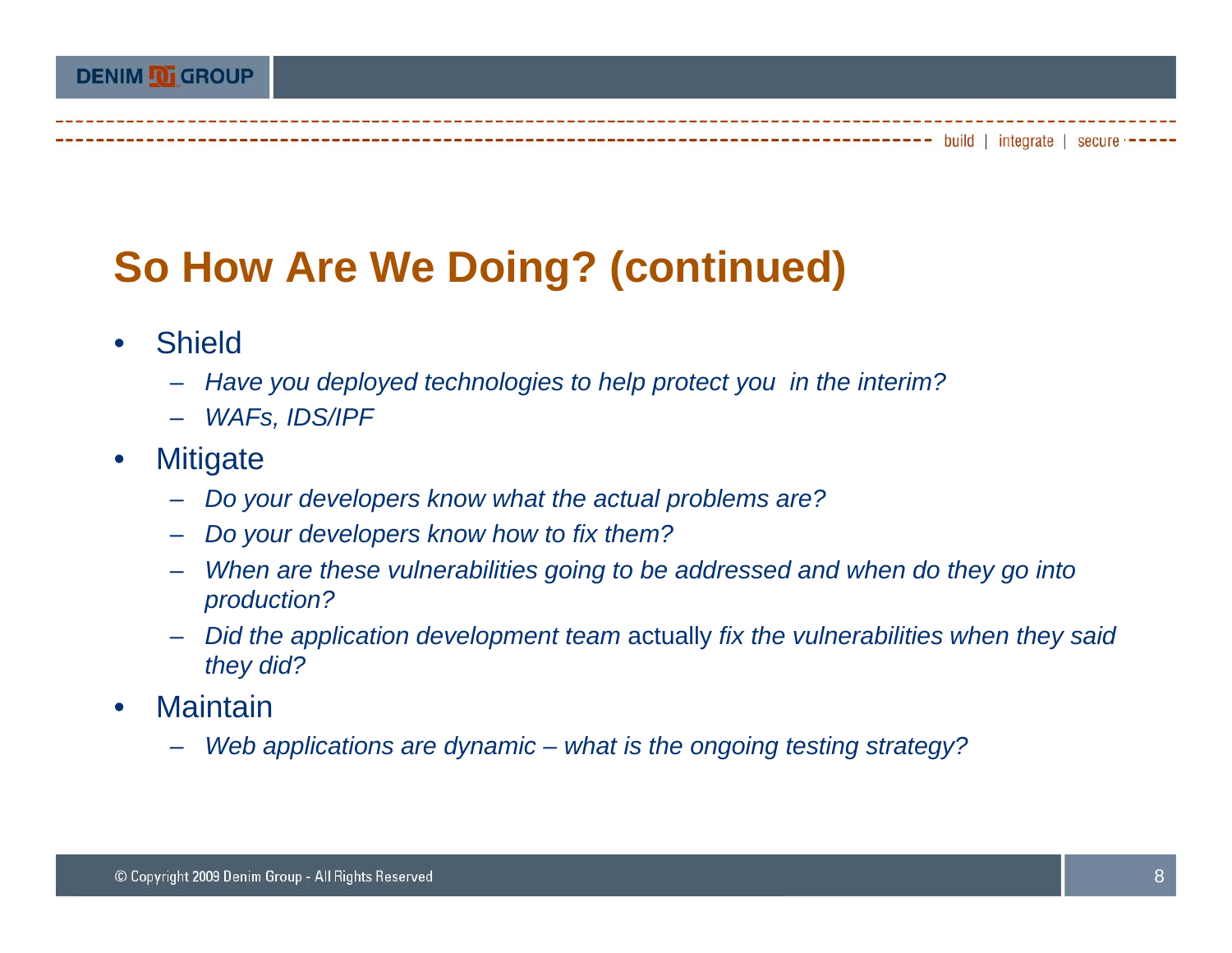### **DENIM O GROUP** -- build | integrate | secure --

#### **Process**

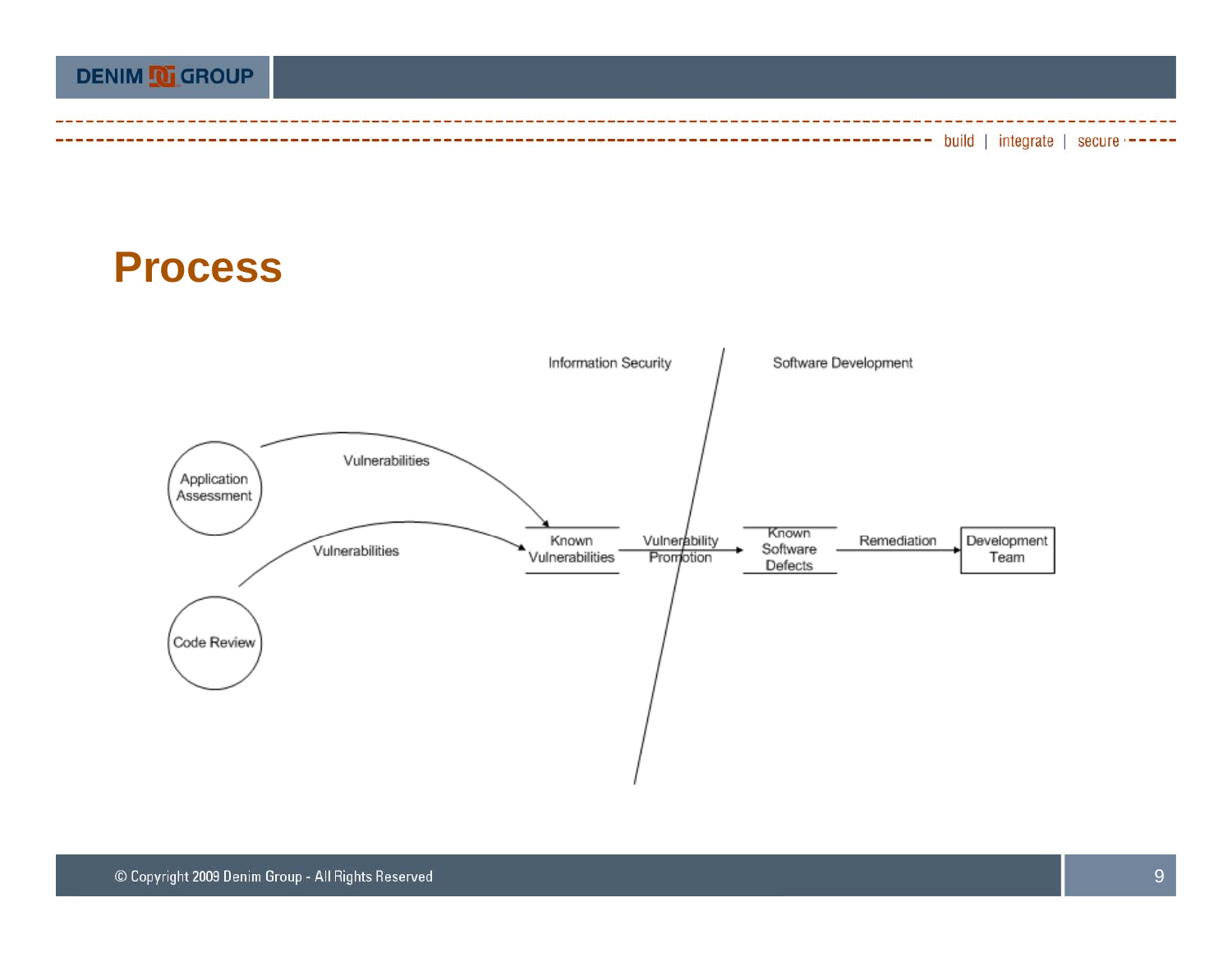#### **Defect Management – The Developer Perspective**

- $\bullet$  Every day has 8 hours
	- *12 if pizza and Jolt Cola are made available*
- $\bullet$ • A given defect is going to require  $X$  hours to fix (+/-  $\,$ 50%)
- $\bullet$  Tell me which defects you want me to fix and I will be done when I am done (+/- 50%)

----- build | integrate | secure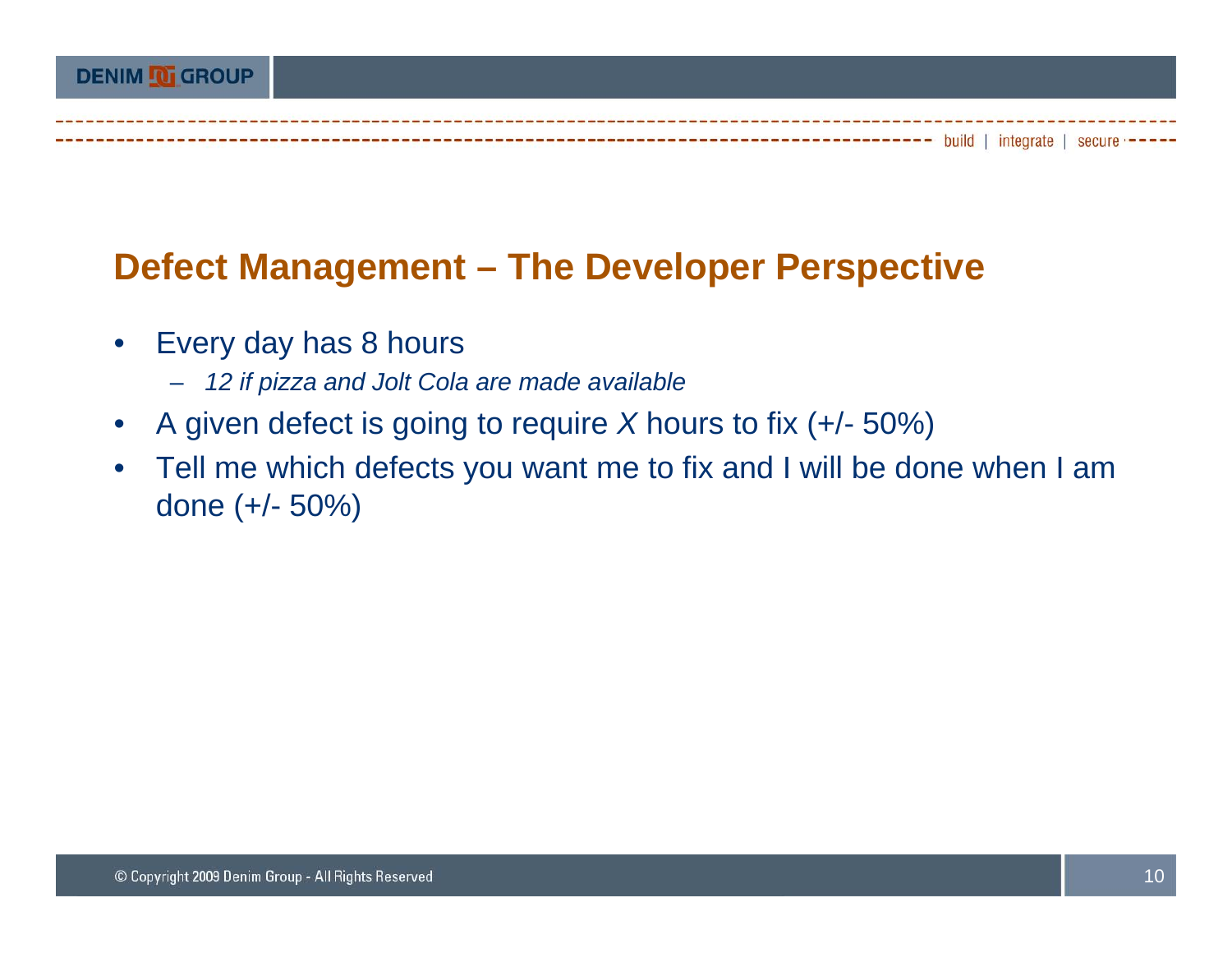### **Why is Vulnerability Management Hard for Application -Level Vulnerabilities Level**

- •Actual business risk is challenging to determine
- • People who find the problems do not typically know how to fix them
	- *Or at the very least they are not going to be the people who fix them*
- $\bullet$ People who have to fix the problems often do not understand them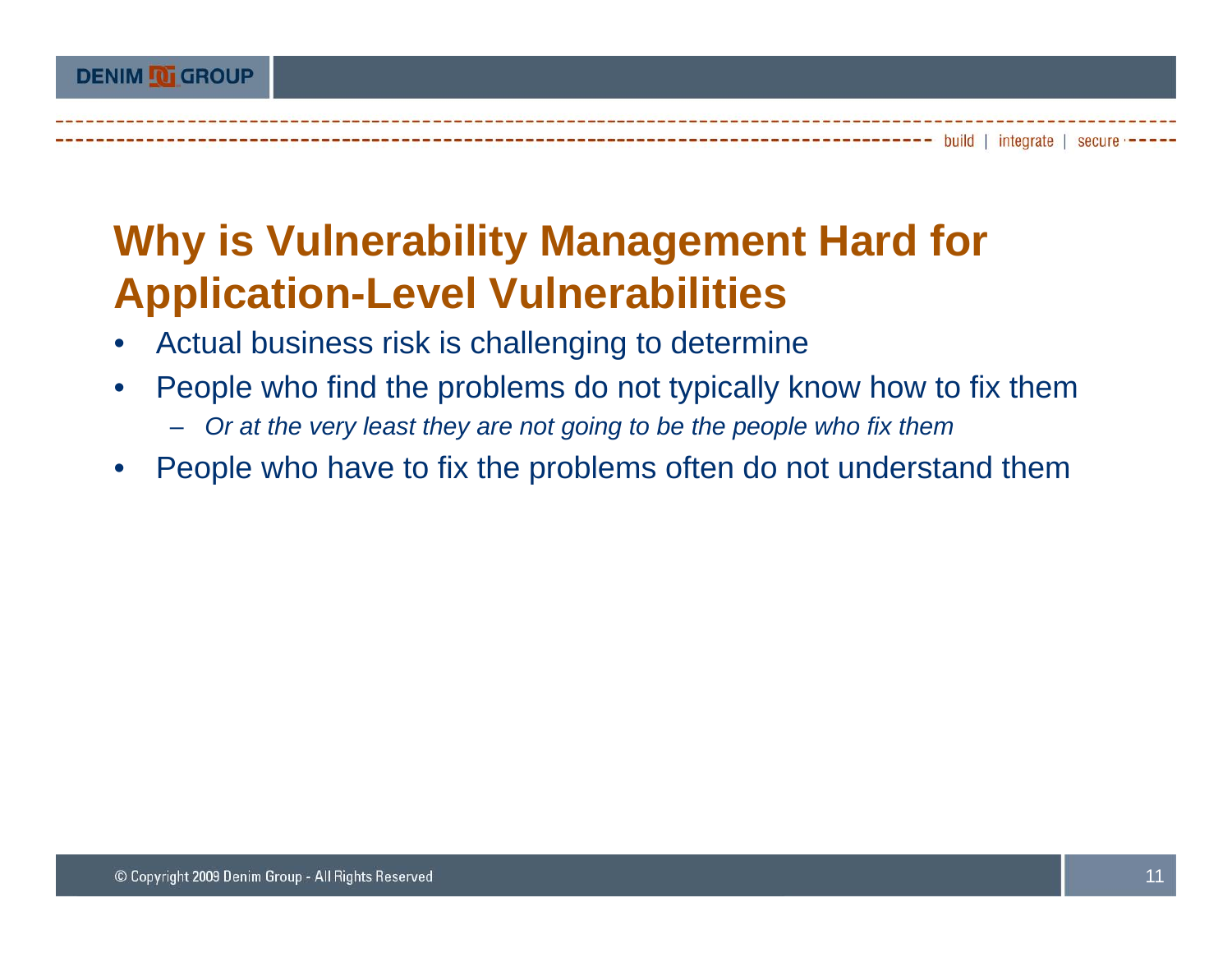### **Why is Vulnerability Management Hard for Application -Level Vulnerabilities Level**

- • Infrastructure fixes are typically cookie-cutter, Application fixes are much more varied
	- *Patches and configuration settings*
	- *Versus a full custom software development effort*
- Software development teams are already overtaxed
- •Applications no longer under active development may not have development environments, deployment procedures, etc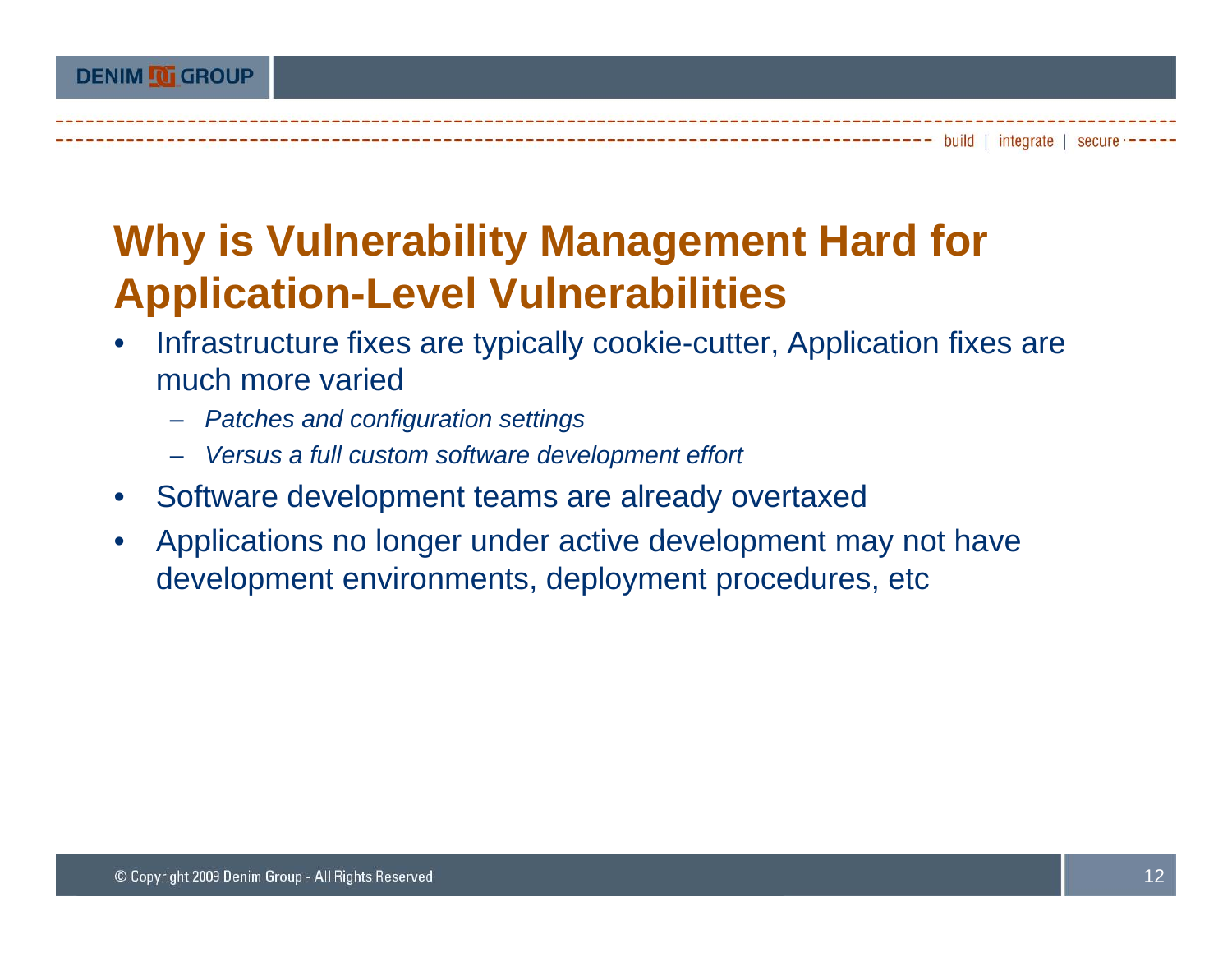# **Making It Work**

- $\bullet$ Application security vulnerabilities must be treated as software defects
- $\bullet$ Use risk and effort to prioritize

---- build | integrate | secure -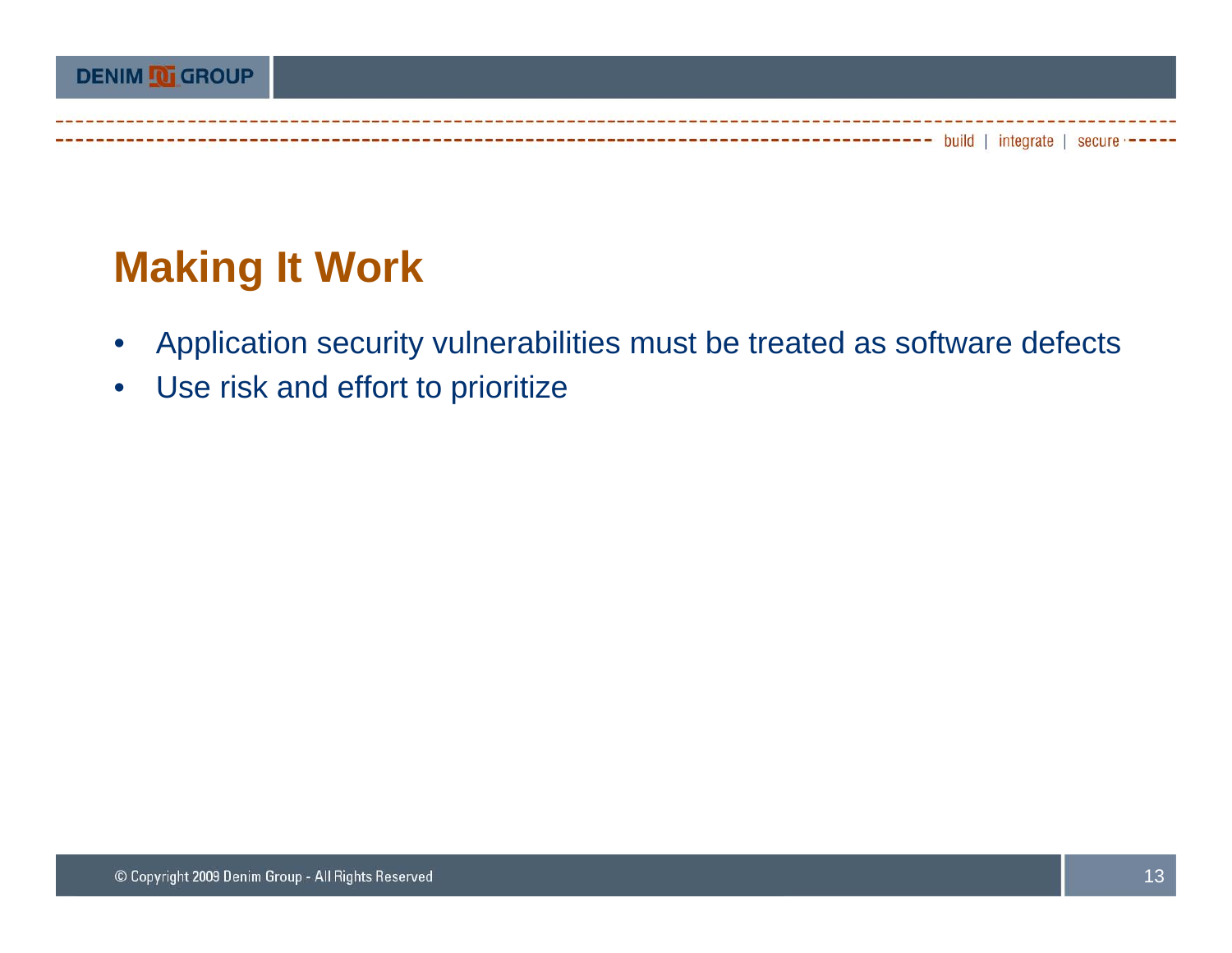### **DENIM O GROUP** ----- build | integrate | secure

## **Application Vulnerabilities as Software Defects**

- $\bullet$ Track them in your defect management system (bug tracker)
- • Select defects to address for each development cycle or release
	- *Serious vulnerabilities may require out-of-cycle releases*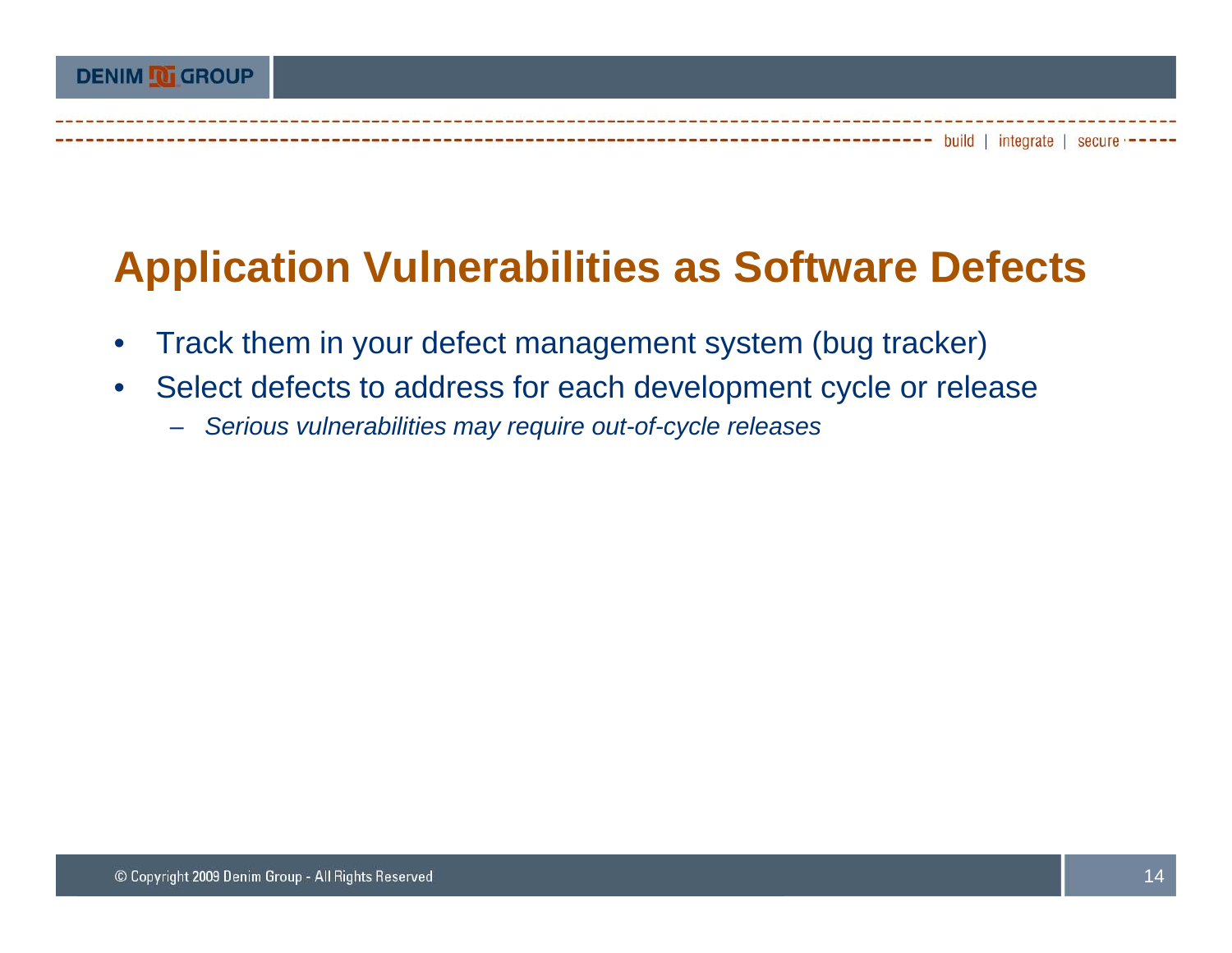### **Interesting Resource**

- $\bullet$ **DefectLogger** 
	- *Extension to IBM Rational AppScan to send vulnerabilities to to defect tracking systems*
	- *Available for Microsoft Team Foundation Sy ( ), stem (TFS), Quality Center and ClearQuest*
	- *I wrote the TFS version and won a Nintendo Wii*
	- *See:*

*http://code.google.com/p/defect loggertfs/*

|                     |                 |               | for Team Foundation Server | DefectLogger AppScan Extension |
|---------------------|-----------------|---------------|----------------------------|--------------------------------|
|                     | Project:        | $\checkmark$  | 1.0                        |                                |
|                     |                 |               |                            |                                |
|                     |                 |               |                            |                                |
|                     |                 |               |                            |                                |
| Visible<br>Required | Possible Values | Default Value | View<br>Order              | Field<br>Name                  |
|                     |                 | Field<br>Type |                            |                                |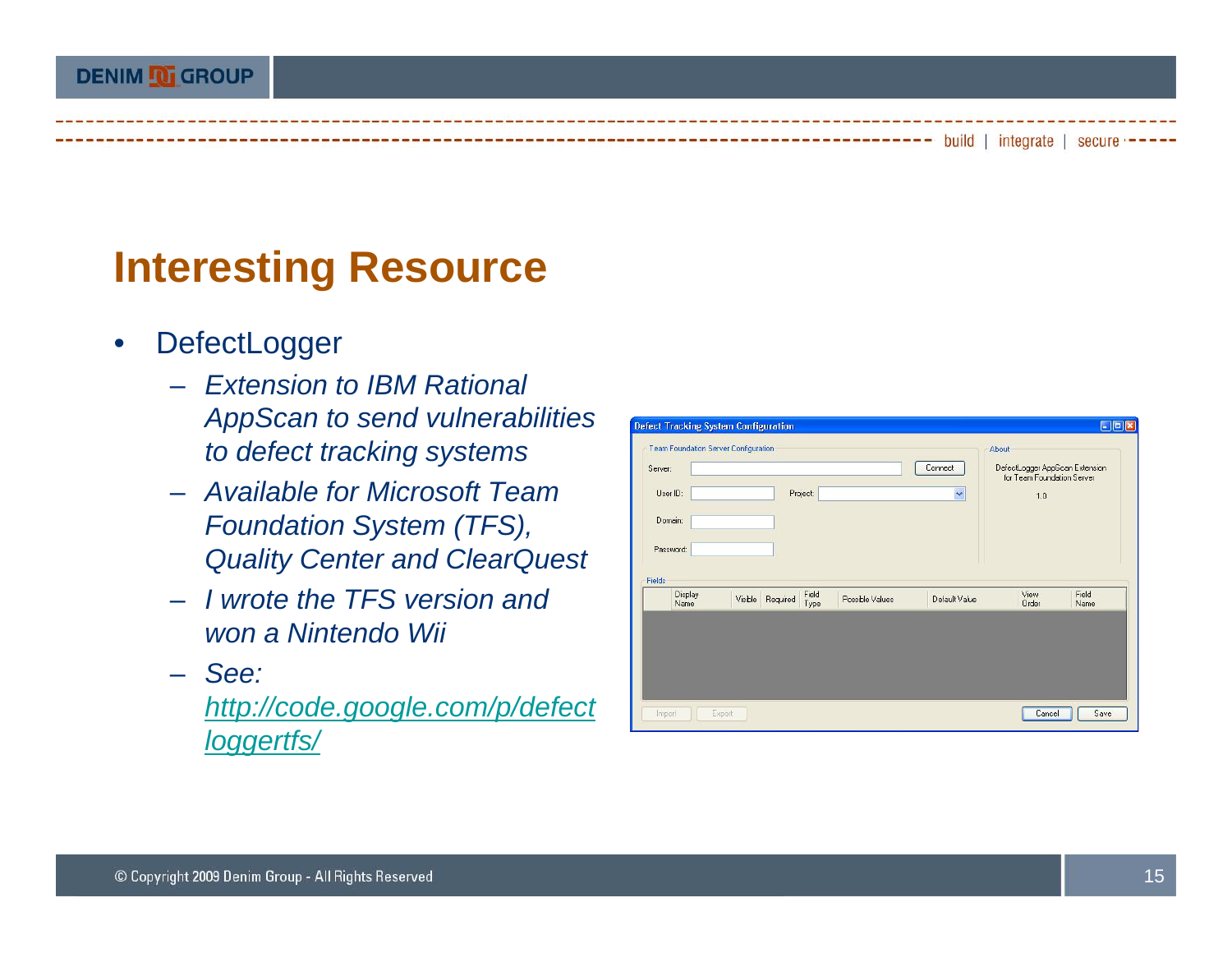### **Risk and Effort**

--------------------

- $\bullet$ Risk crossed with remediation effort
- $\bullet$ Risk: STRIDE and DREAD (there are others)
- $\bullet$ Effort: Development hours and other resources

--- build | integrate | secure --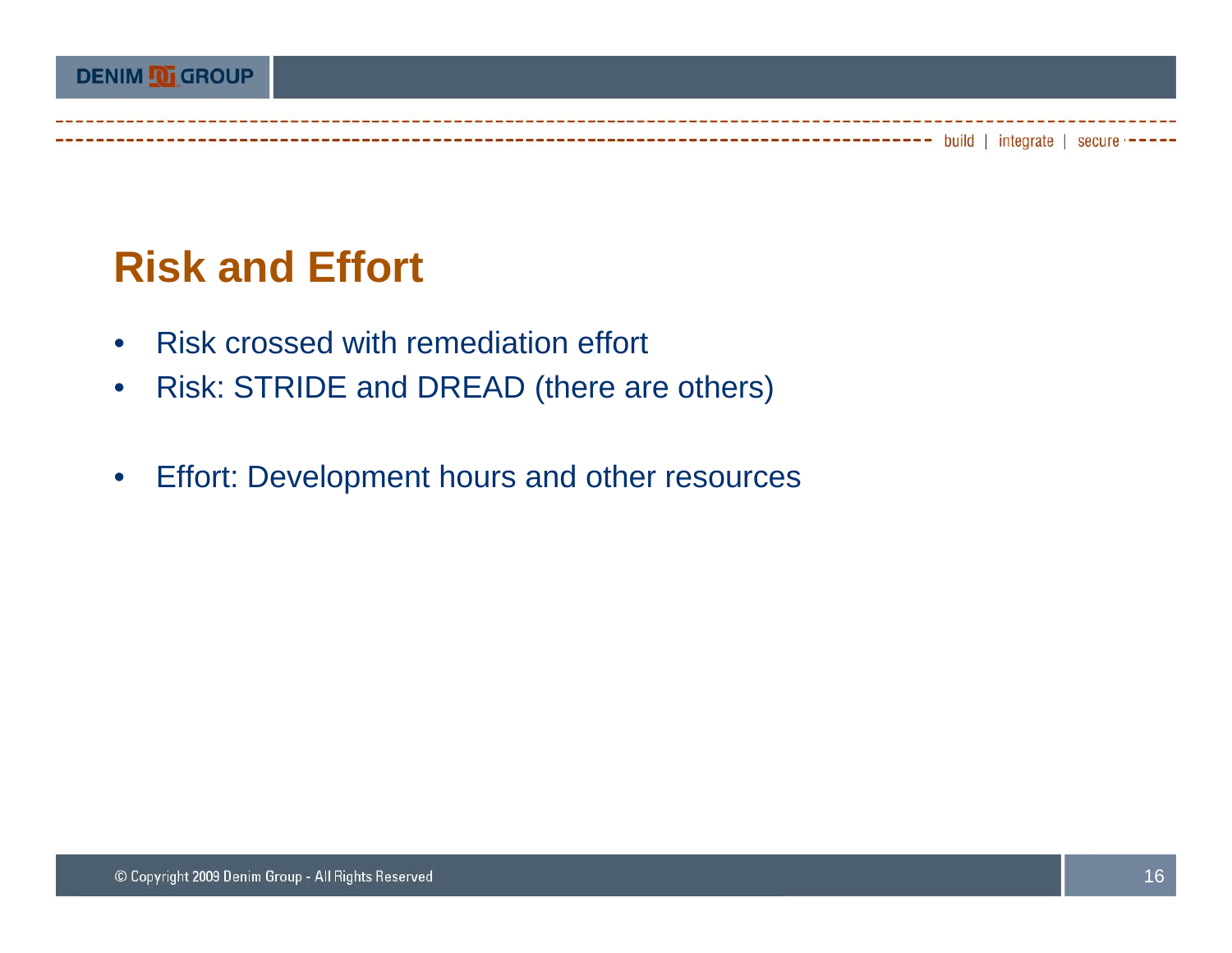### **Risk Calculation Exercise**

- •Quantitative risk can be hard to calculate
- •Weighted Cost = Likelihood of occurrence x Cost of occurrence
- •What is the chance (%) that Amazon.com will have a publiclyaccessible SQL injection vulnerability exploited within the next year?
- • What would the financial damage be to Amazon.com if a publiclyaccessible SQL injection vulnerability was exploited?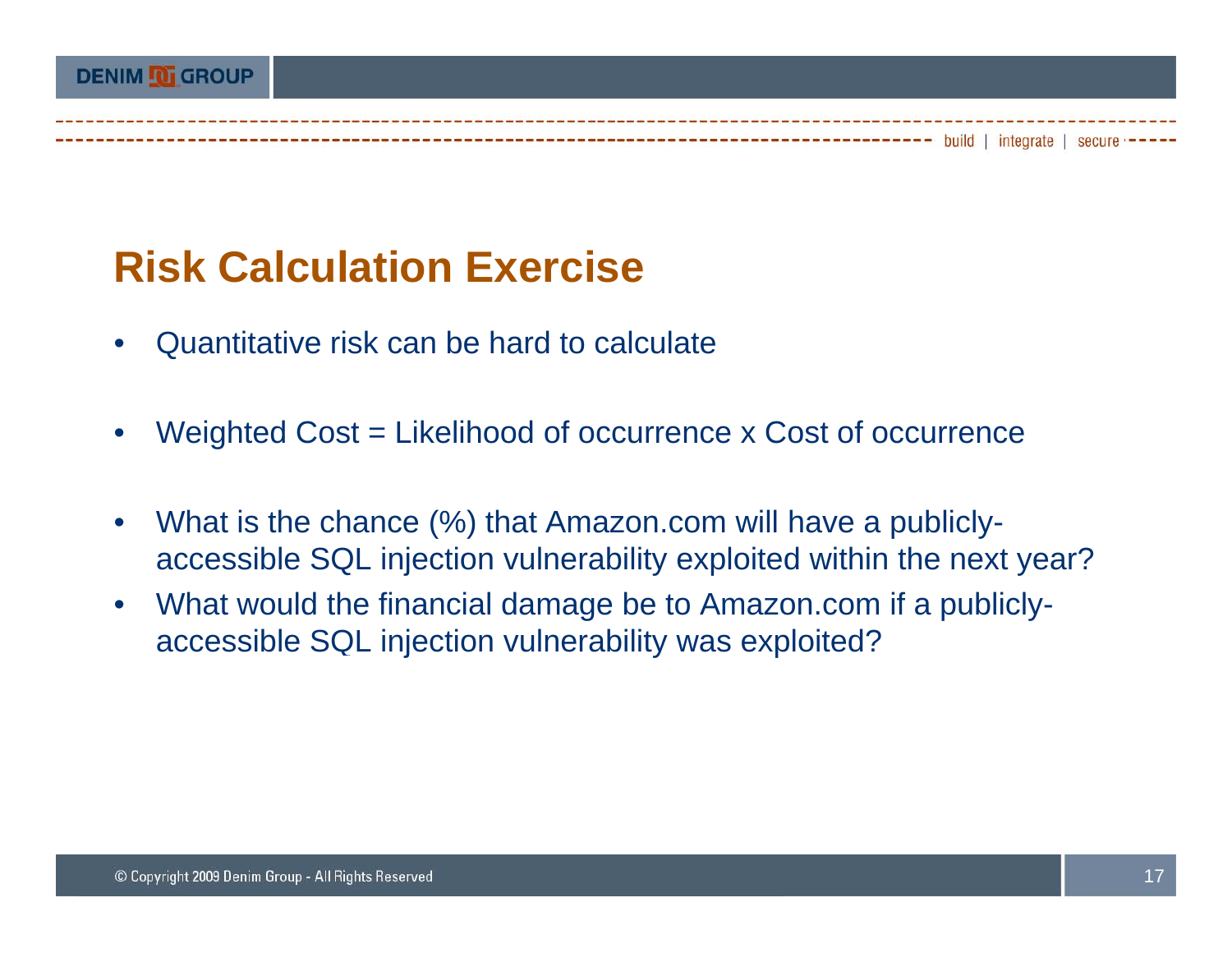### **STRIDE**

- $\bullet$ **S**poofing Identity
- •**T**ampering with Data
- $\bullet$ **R**epudiation
- $\bullet$ **I**nformation Disclosure
- •**Denial of Service**
- •**E**levation or Privilege

--- build | integrate | secure --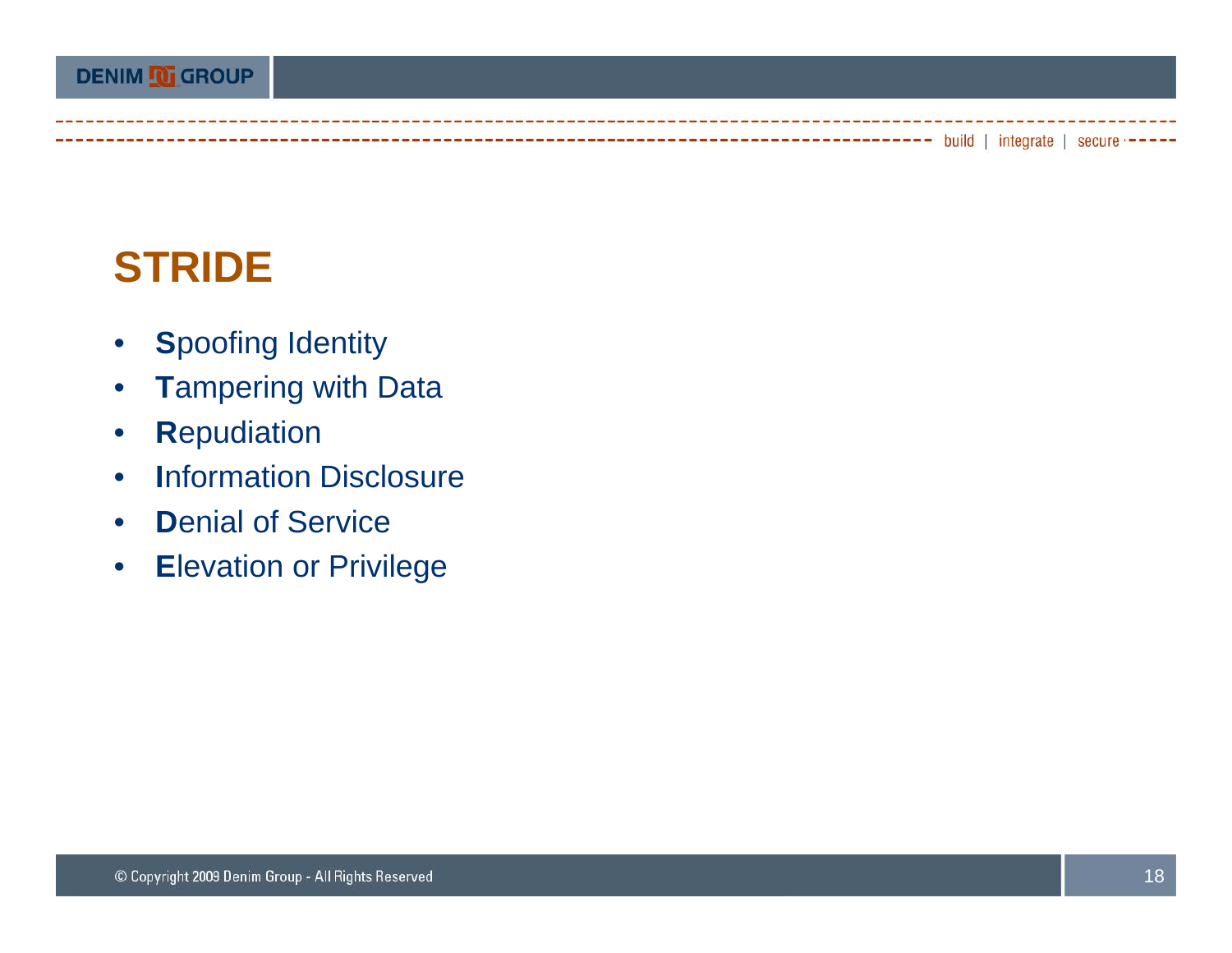### **DREAD**

- $\bullet$ **D**amage Potential
- $\bullet$ **R**eproducibility
- $\bullet$ **E**xploitability
- $\bullet$ **A**ffected Users
- $\bullet$ **Discoverability**
- •Assign levels: 1, 2, 3 with 3 being the most severe
- •Average the level of all 5 factors
- $\bullet$  Key: Define your DREAD levels up-front and apply consistently
	- *Organization-wide DREAD baseline*
	- *Application-specific DREAD standards*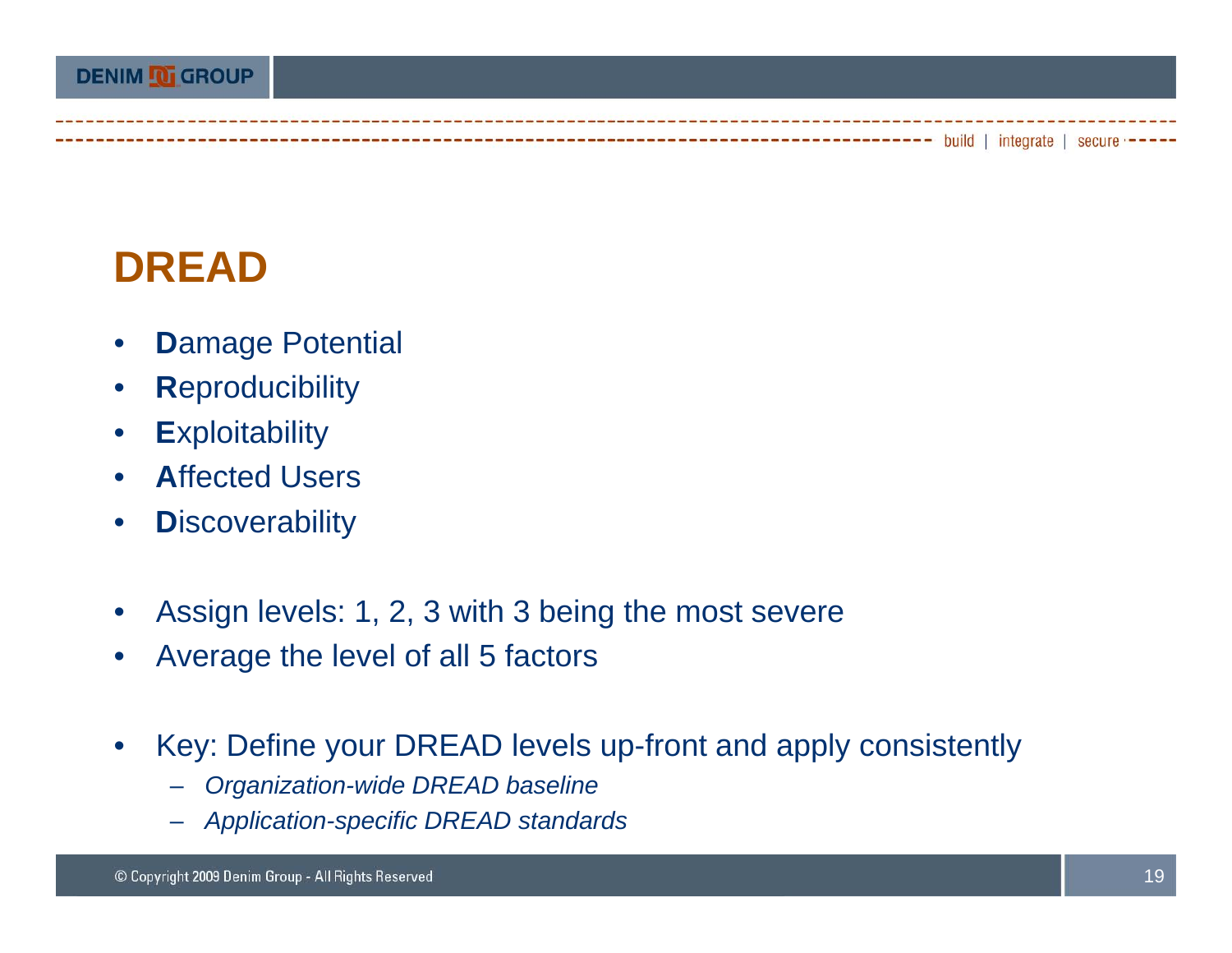### **Level of Effort Calculation**

- •Varies widely by type of vulnerability and number of vulnerabilities
- • Logical Vulnerabilities versus Technical Vulnerabilities
	- – *Technical Vulnerabilities tend to be based on coding issues*
		- Injection flaws, XSS, configuration issues
	- *Logical Vulnerabilities are specific to the application*
		- Depend on business logic and business context
		- Authentication, authorization, trust
- •Don't guess - build a Work Breakdown Structure (WBS)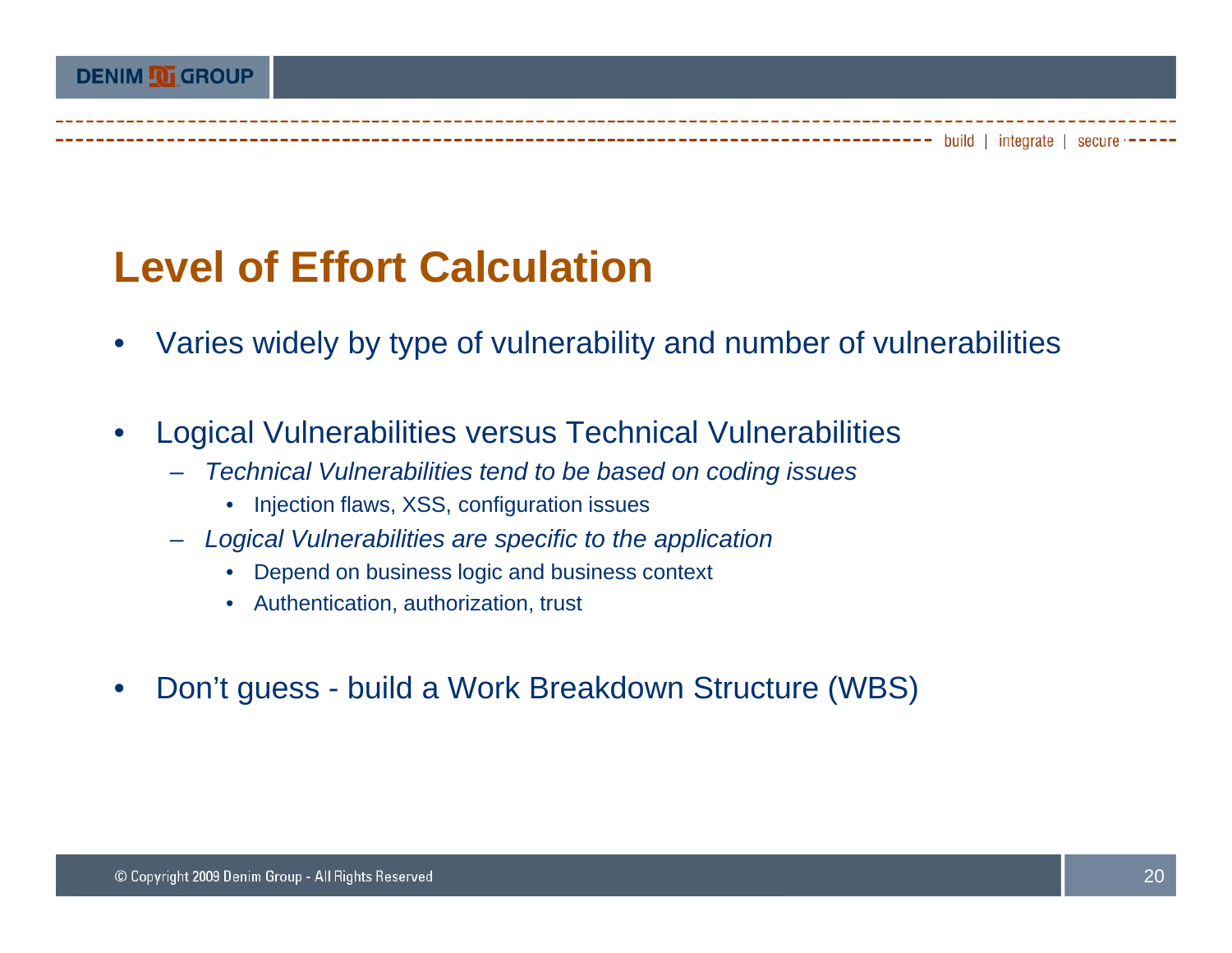### **Estimating Technical Vulnerabilities**

- •Go back to "coding" phase of SDLC
- $\bullet$  Time per fix x Number of issues
	- – *Grouping similar vulnerabilities into a smaller number of defects can aid communication*
- • Verification typically straightforward
	- *Application should behave as it always did, except that it now handles problem inputs correctly*
	- –*In some cases, the application depends on the vulnerable behavior*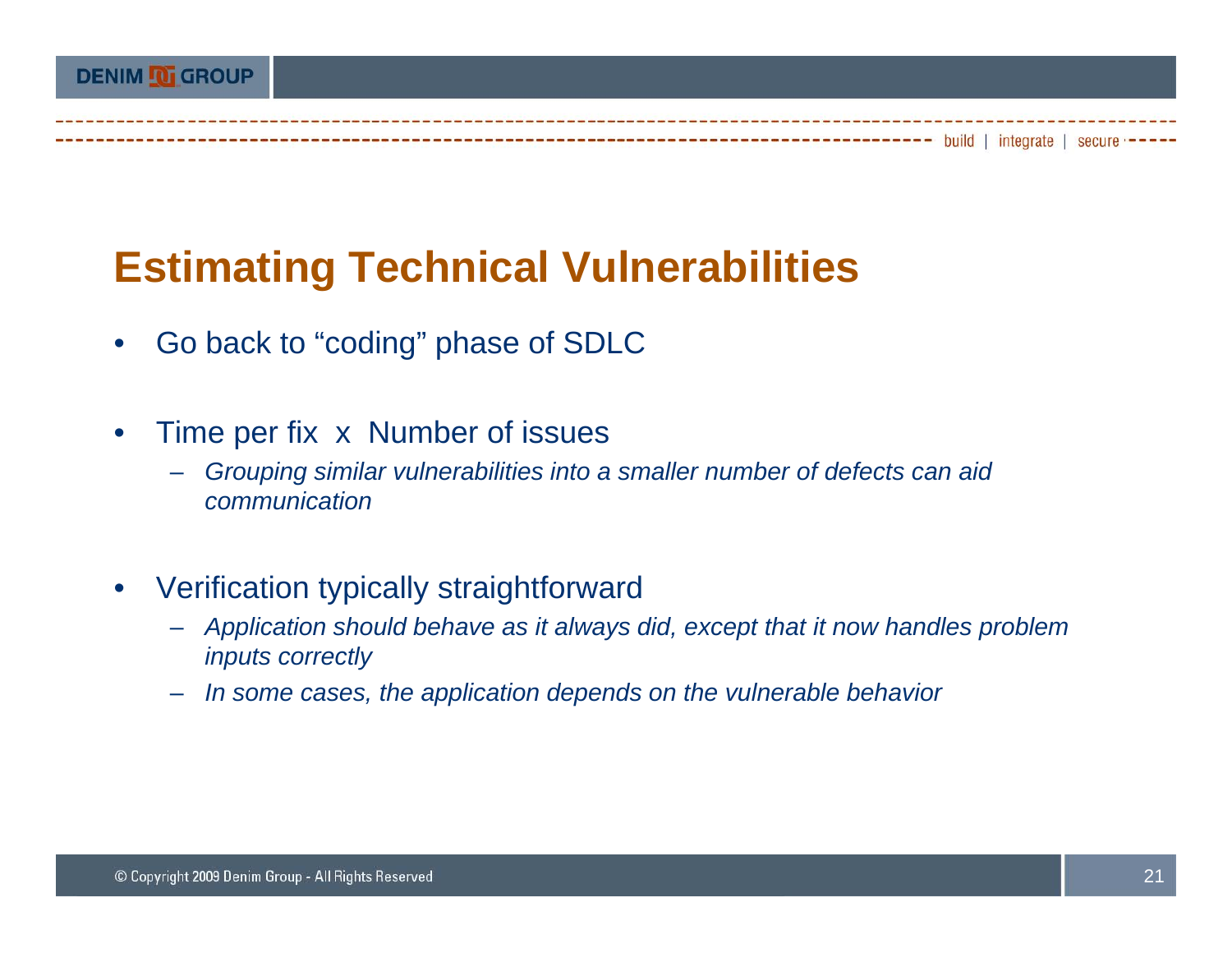### **Estimating Logical Vulnerabilities**

- • May have to go farther back in the SDLC
	- *Coding*
	- *Architecture/Design*
	- *Even Requirements*
- •Fix strategies are more varied than technical vulnerabilities
- • Change may require more broad change management initiatives
	- –*Interaction between applications and systems within your organization*
	- –*Interaction between applications and systems in other organizations*

----- build | integrate | secure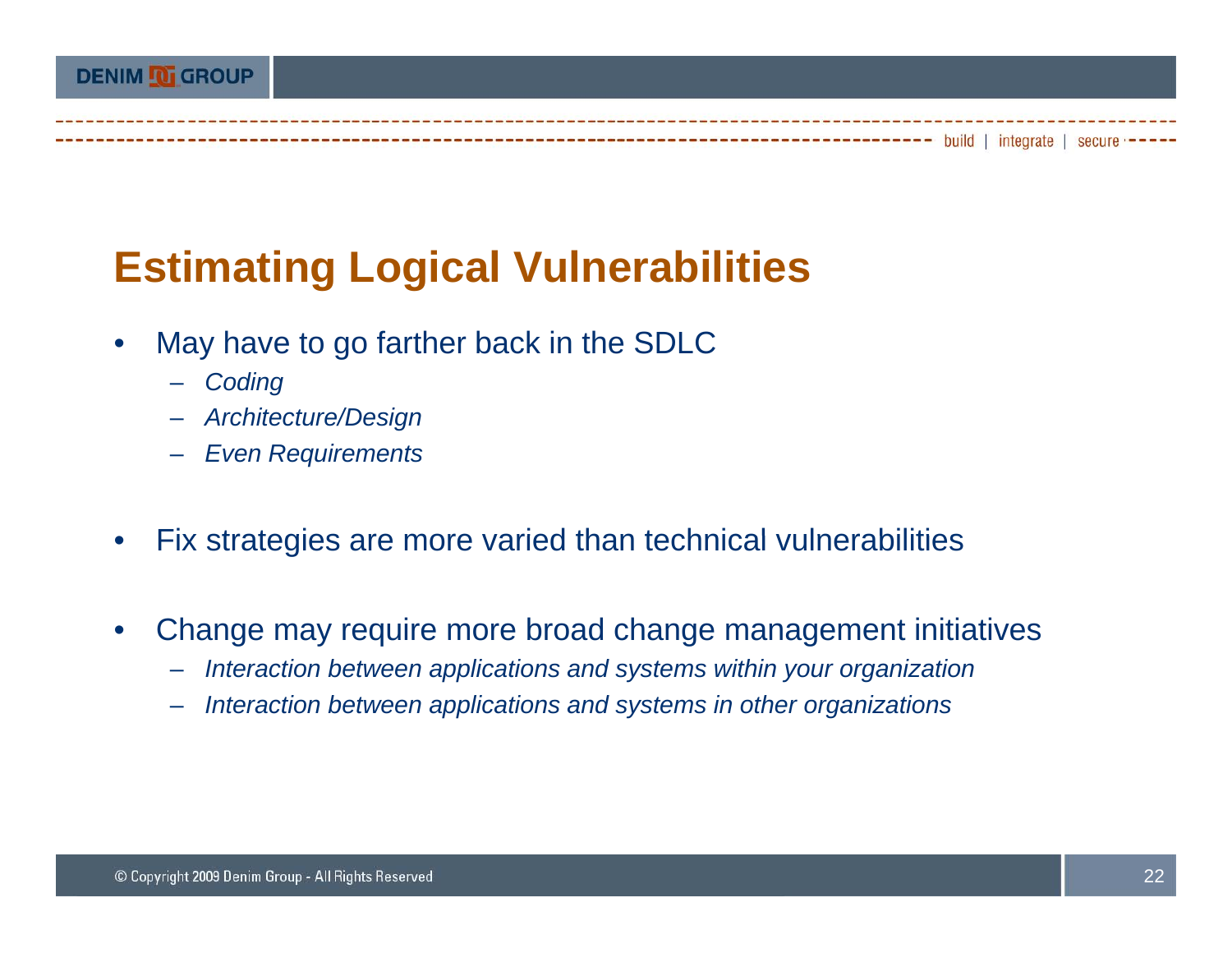### **Great Remediation Resource: OWASP ESAPI**

- $\bullet$ Enterprise Security API
- $\bullet$ http://www.owasp.org/index.php/ESAPI
- $\bullet$  Provide developers with an easy-to-understand API allowing them to code securely
- $\bullet$ Encoding functions are great for remediating technical flaws
- $\bullet$ Framework has components that help remediate logical flaws

----- build | integrate | secure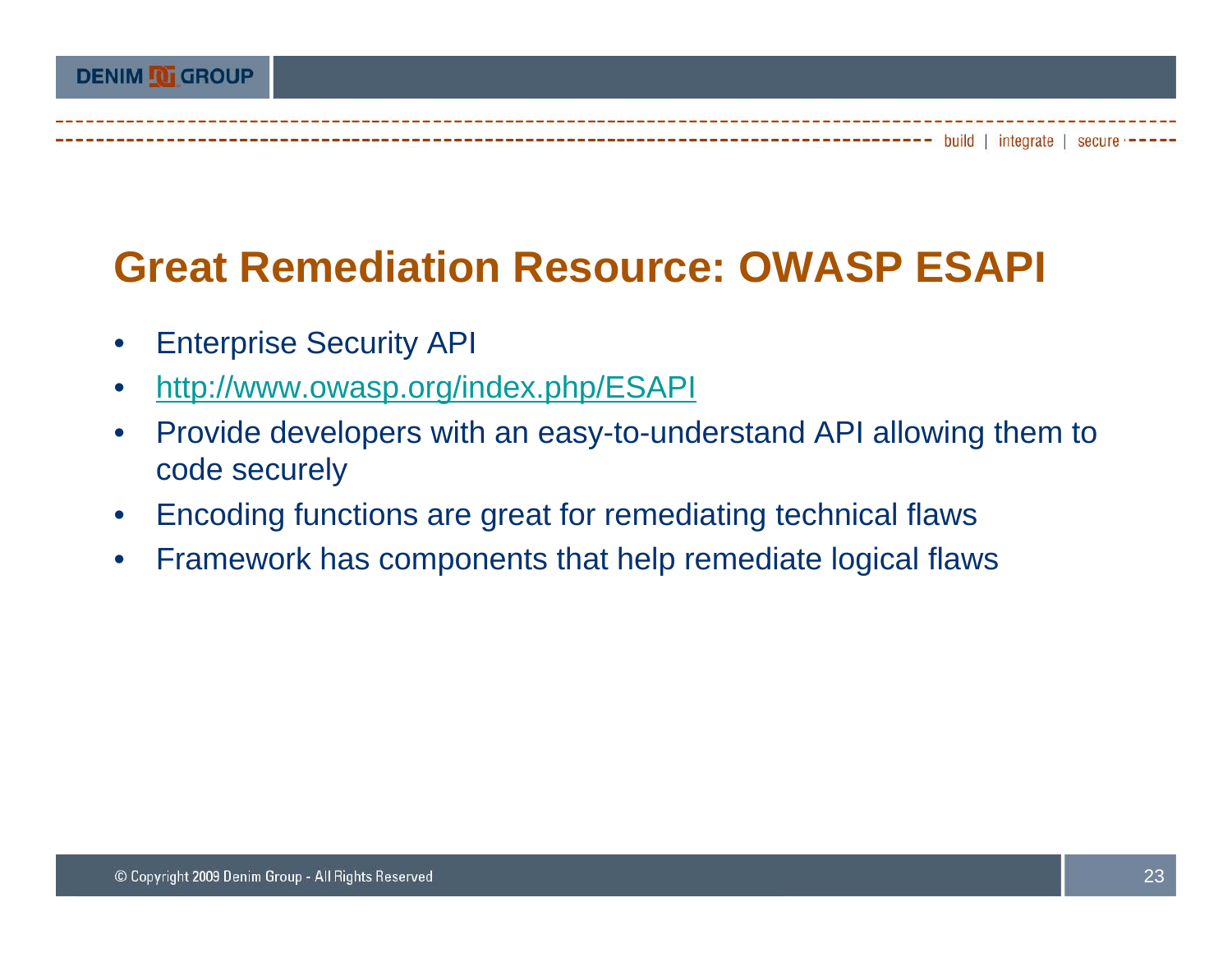### **Case Studies**

----------------------

- $\bullet$ Authentication FUBAR
- $\bullet$ Legacy Nightmares
- When Tools Fail

---------------------- build | integrate | secure -----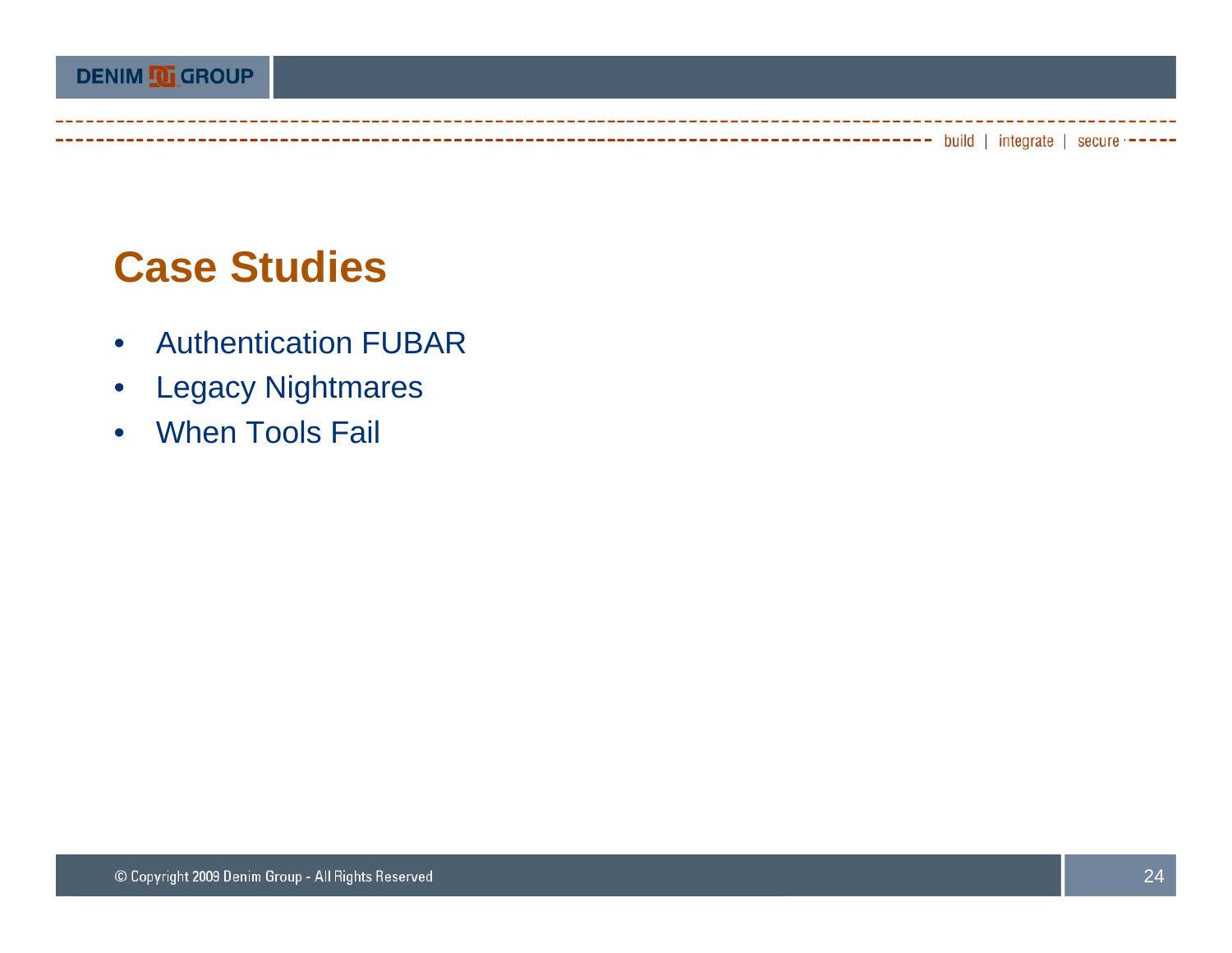### **Authentication FUBAR**

- •**Situation** 
	- *Several public-facing flagship applications under moderate ongoing development*
- •• Vulnerabilities
	- –*Various SQL injection and XSS*
	- *Authorization problems*
	- –*Pervasive poor deployment practices ( poor (backup files configuration issues) files,*
	- *Verbose HTML comments with sensitive information*
	- *Major, fundamental issue with Authentication*
		- Along the line of using SSNs to authenticate users to a system
		- Connected to many partner organizations

--------- build | integrate | secure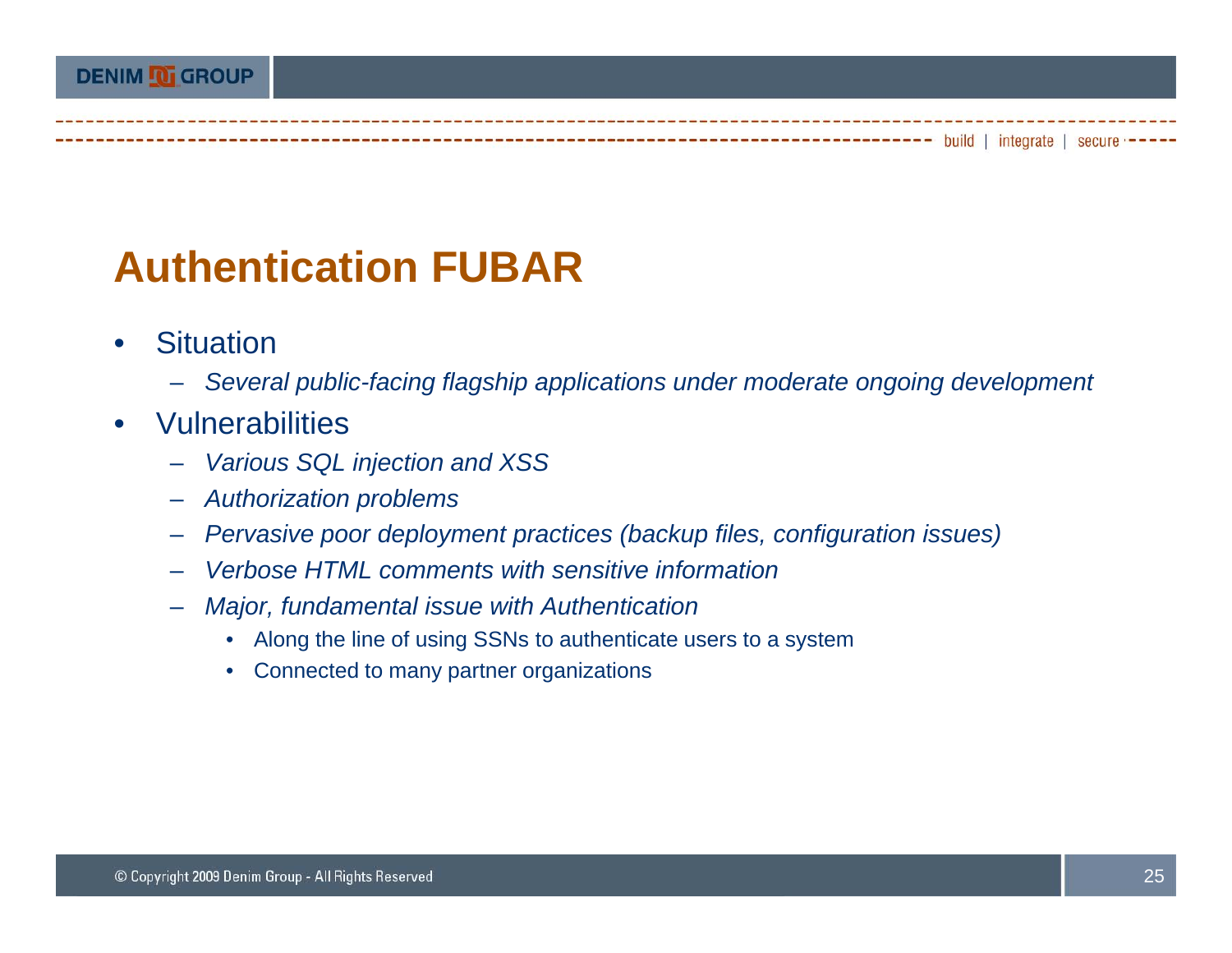### **Authentication FUBAR (continued)**

- • Approach
	- *Fix the serious SQL injection and publicly-accessible XSS immediately in an out-ofcycle release*
	- *Address authorization problems and some other issues during next planned release*
	- *Major full lifecycle, change management initiative to address Authentication issue*
	- *Defer remaining issues as "nice to fix"*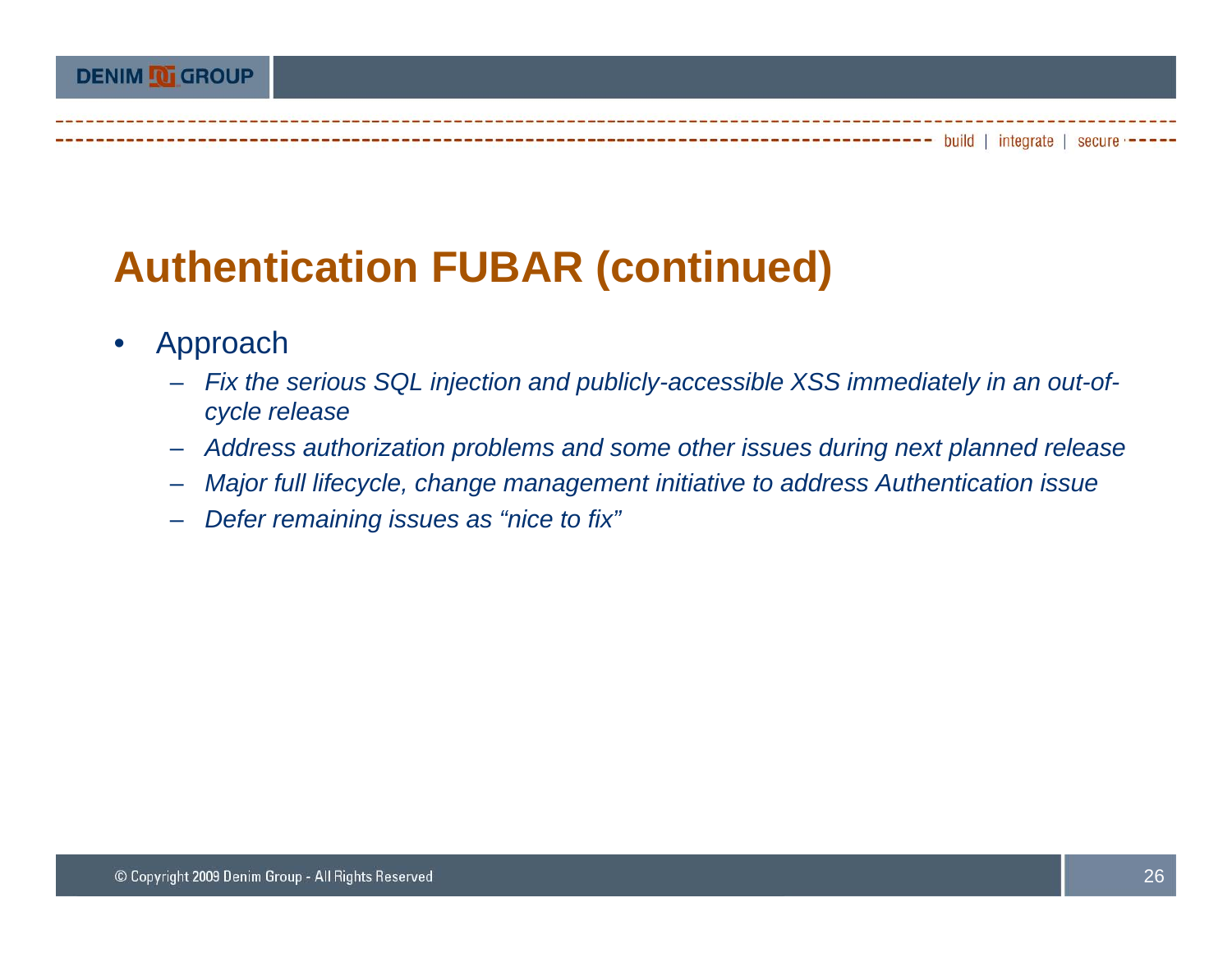### **Legacy Nightmares**

- •**Situation** 
	- *10 year old application with hundreds of pages*
	- *Has been on end end-of-life status for 5 years life*
	- *NO active development*
- Vulnerabilities
	- *Hundreds of SQL injection XSS Hundreds injection,*
	- *Authorization issues*
- $\bullet$  Approach
	- Sit in the corner and cry softly for a few minutes
	- *Identify most critical SQL injection and XSS issues for code-level fixes*
	- *Fix authorization issues*
	- *Rely on WAF to address remaining issues*

----- build | integrate | secure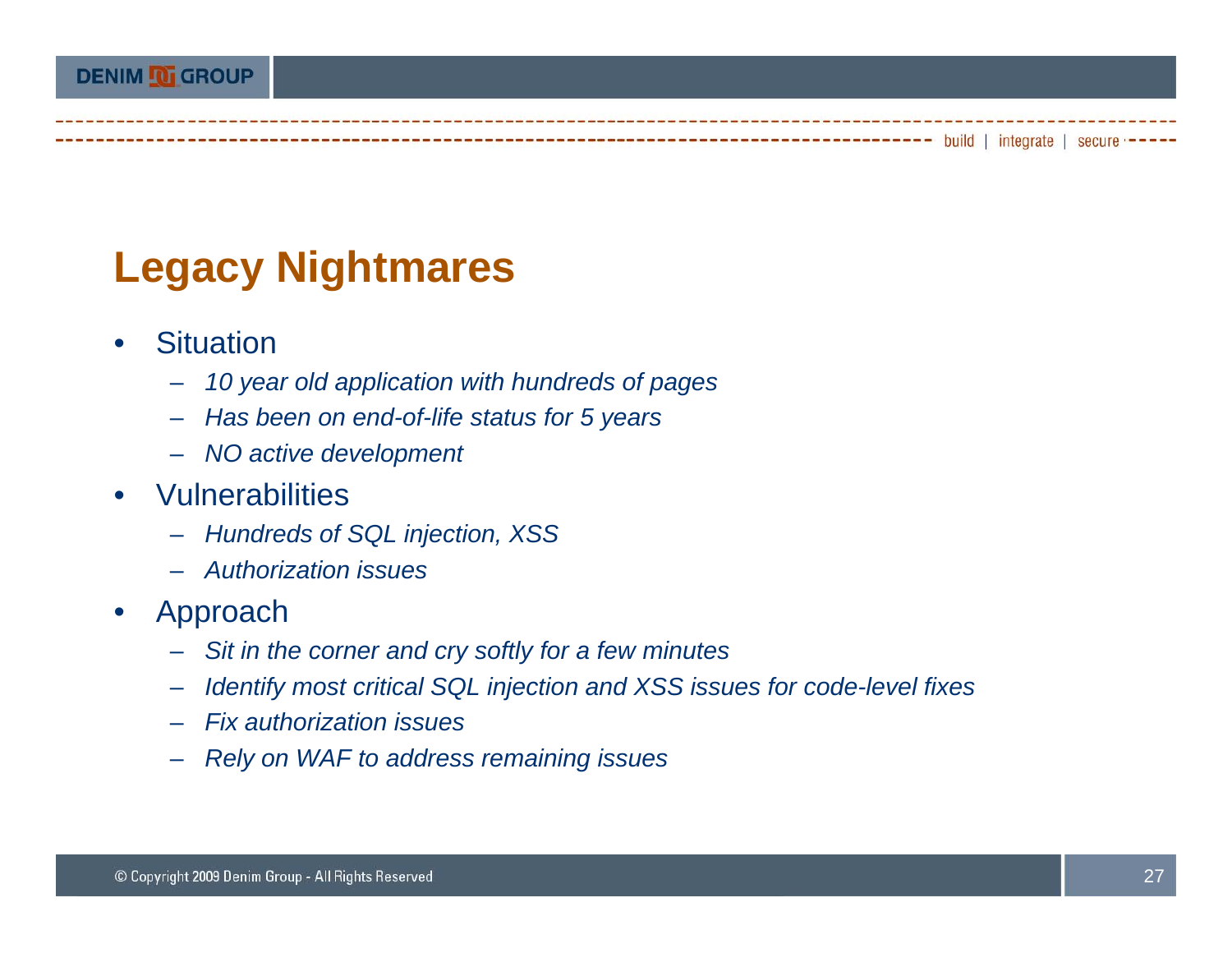### **When Tools Fail**

- •**Situation** 
	- –*Thick-client application with a local database*
	- *Connects to web services and ERP*
- $\bullet$  Vulnerabilities
	- – *Code scanner identified many SQL injection vulnerabilities affecting the local database*
	- –*Code scanner identified some quality issues that could impact security*
	- *Manual code inspection identified some frightening design issues affecting attack surface*
- $\bullet$  Approach
	- *Ignore local SQL injection issues for now*
	- *Ignore quality issues for now*
	- Address design issues before the initial release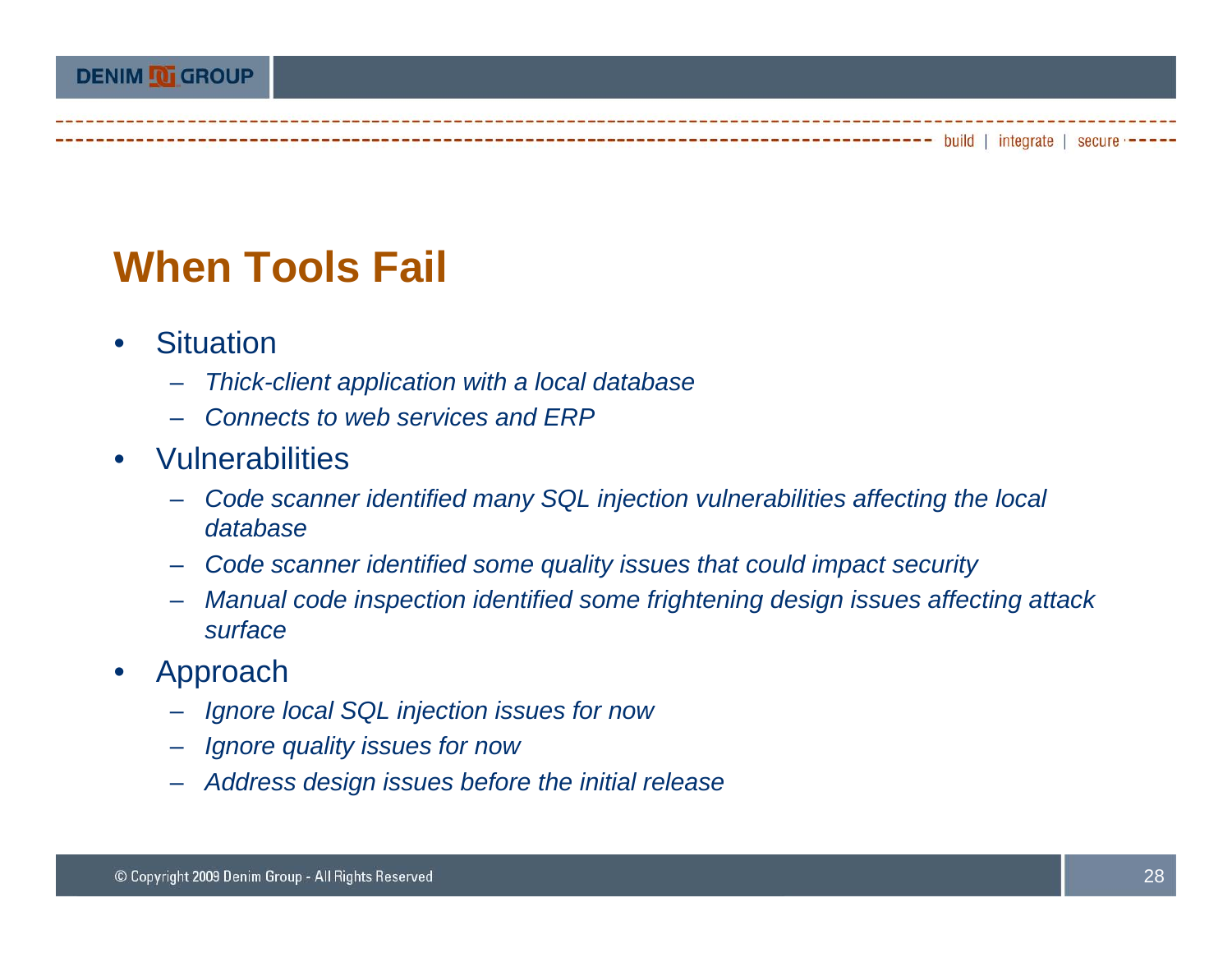#### **Recommendations**

- $\bullet$ **Policy** 
	- *Have actual policies for secure software development and risk acceptance*
		- Must go beyond OWASP Top 10 or SANS 25
		- Tool classifications can be incorporated into these standards, but the standards must be business-focused rather than technology-focused
	- *Pennies spent on prevention save dollars spent on cures*
- •**Baseline** 
	- –*Know your application portfolio*
	- *Have an ongoing program of controls in place*
		- Static testing
		- Dynamic testing
- •**Prioritize** 
	- *Involve development teams*
	- *Determine business risk*
	- *Determine fix level of effort*

----- build | integrate | secure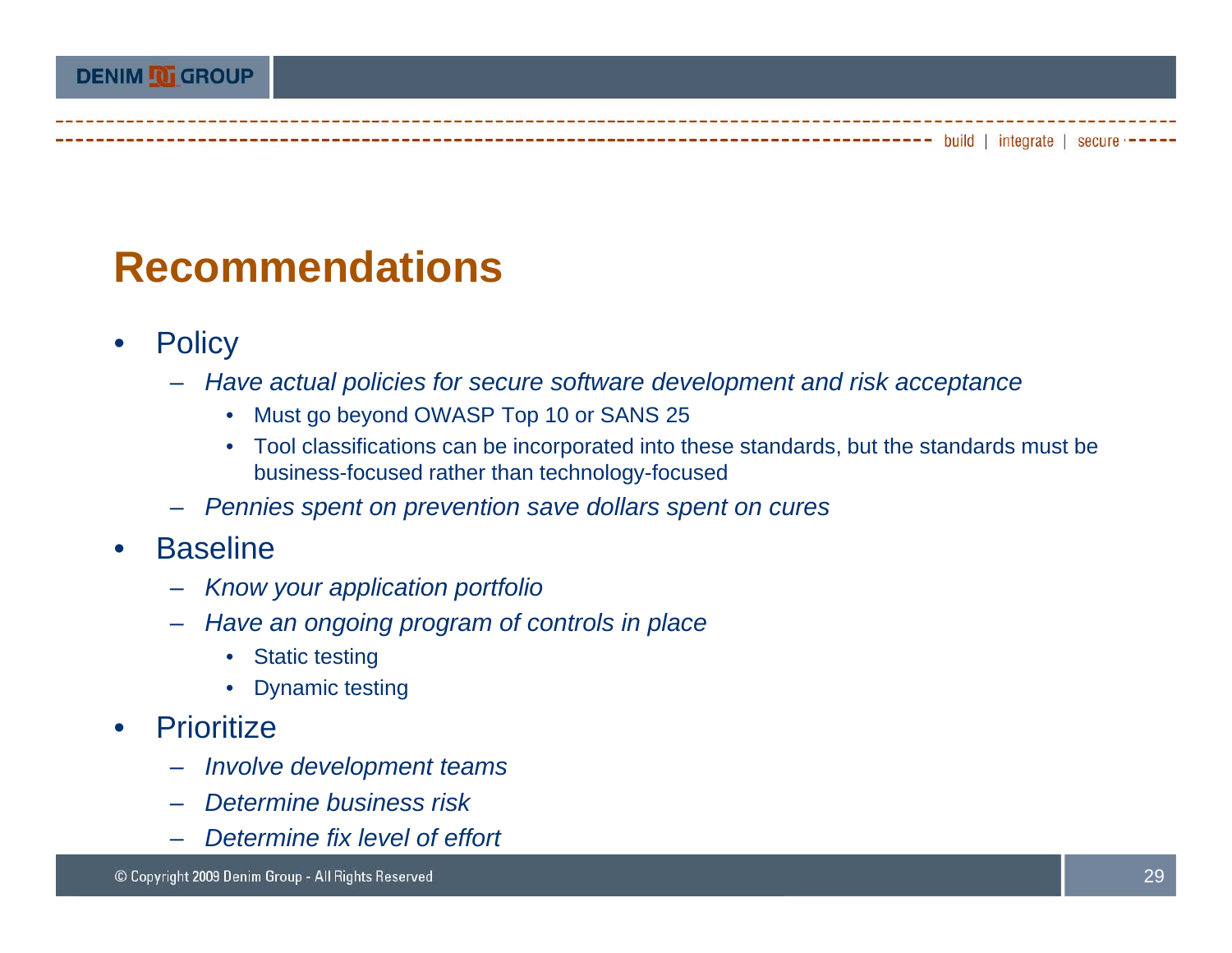## **Recommendations (continued)**

- $\bullet$  Shield
	- *Consider using adding signatures to WAFs or web-relevant IDS/IPS systems*
	- *Understand that these do not address the underlying problem these not*
- $\bullet$ **Mitigate** 
	- *Features > Performance > Security*
		- (unfortunate fact of life in many cases)
	- *Communicate the business risk and compliance implications*
	- *Work into development schedules as resources are available*
	- *Consider out-of-cycle releases for serious vulnerabilities*
- •**Maintain** 
	- *Web applications are dynamic and attacks evolve – this is an ongoing process*